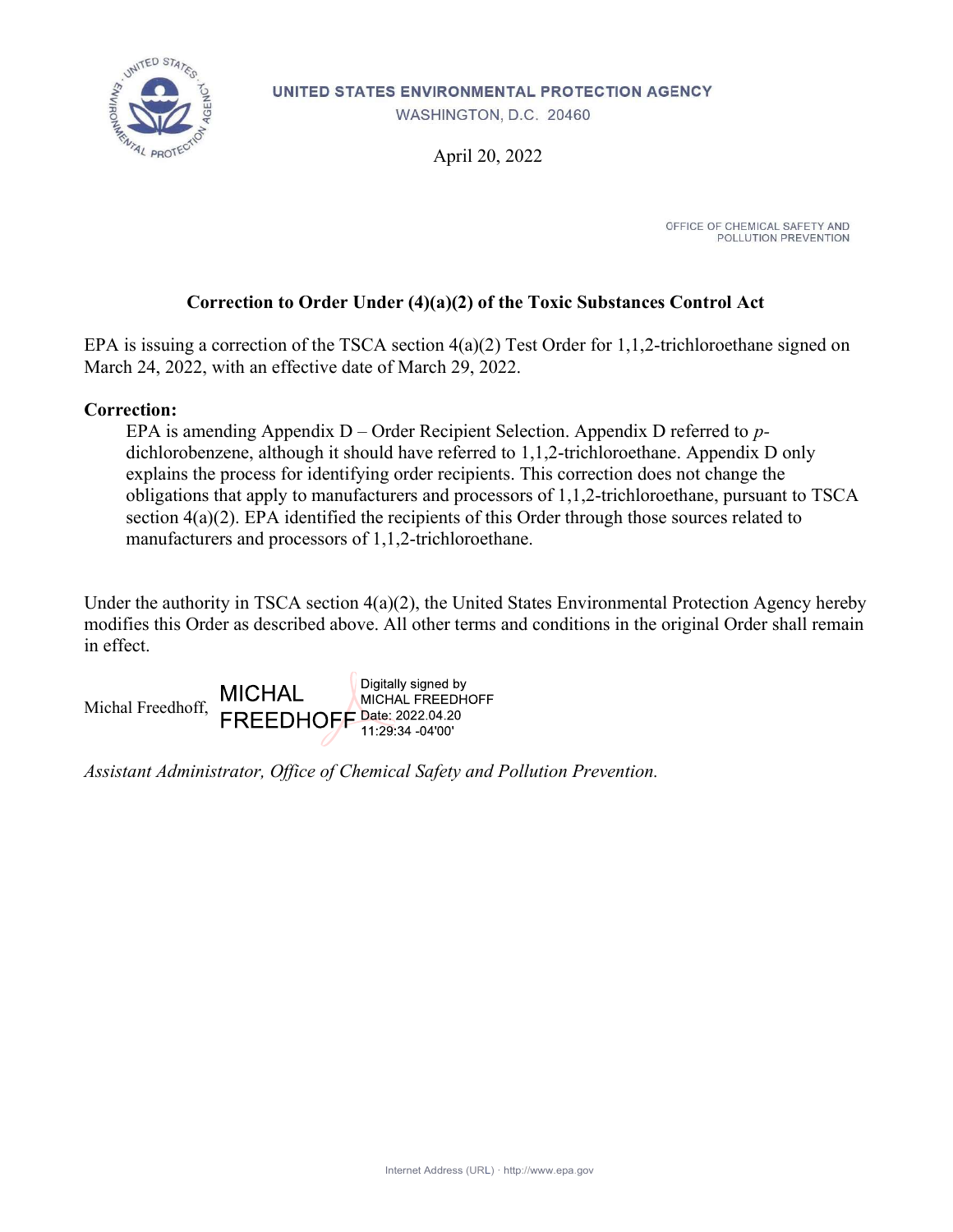

#### UNITED STATES ENVIRONMENTAL PROTECTION AGENCY WASHINGTON, D.C. 20460

March 24, 2022

# Order Under Section 4(a)(2) of the Toxic Substances Control Act

### Chemical Substance Subject to this Order:

Chemical Name: 1,1,2-Trichloroethane

Chemical Abstracts Service Registry Number (CASRN): 79-00-5

Docket Identification (ID) Number: EPA-HQ-OPPT-2018-0421<sup>1</sup>

### Testing Required by this Order:

- 1. Environmental Hazard
	- Earthworm Reproduction Test (*Eisenia fetida/Eisenia andrei*)
	- Avian Reproduction Test

#### Recipients of this Order:

Company Name: C-K TECH INC

Company Name: KEM KREST LLC

Company Name: FORMOSA PLASTICS CORP USA

Company Name: HAAS GROUP INTERNATIONAL

Company Name: OCCIDENTAL CHEMICAL HOLDING CORP

Company Name: OLIN CORP

Company Name: WESTLAKE CHEMICAL CORP

#### Dear Recipient:

This Order requires you and the other named manufacturer(s) and/or processor(s) of  $1,1,2$ trichloroethane (CASRN 79-00-5) to develop and submit certain information for 1,1,2-trichloroethane, or otherwise respond to the U.S. Environmental Protection Agency (referred to herein as "the EPA" or "the Agency"). Failure to respond to this Order, or failure to otherwise comply with its requirements, is a violation of section 15 of the Toxic Substances Control Act (TSCA), 15 U.S.C. § 2614. Any person

<sup>1</sup> To access the docket, go to https://www.regulations.gov.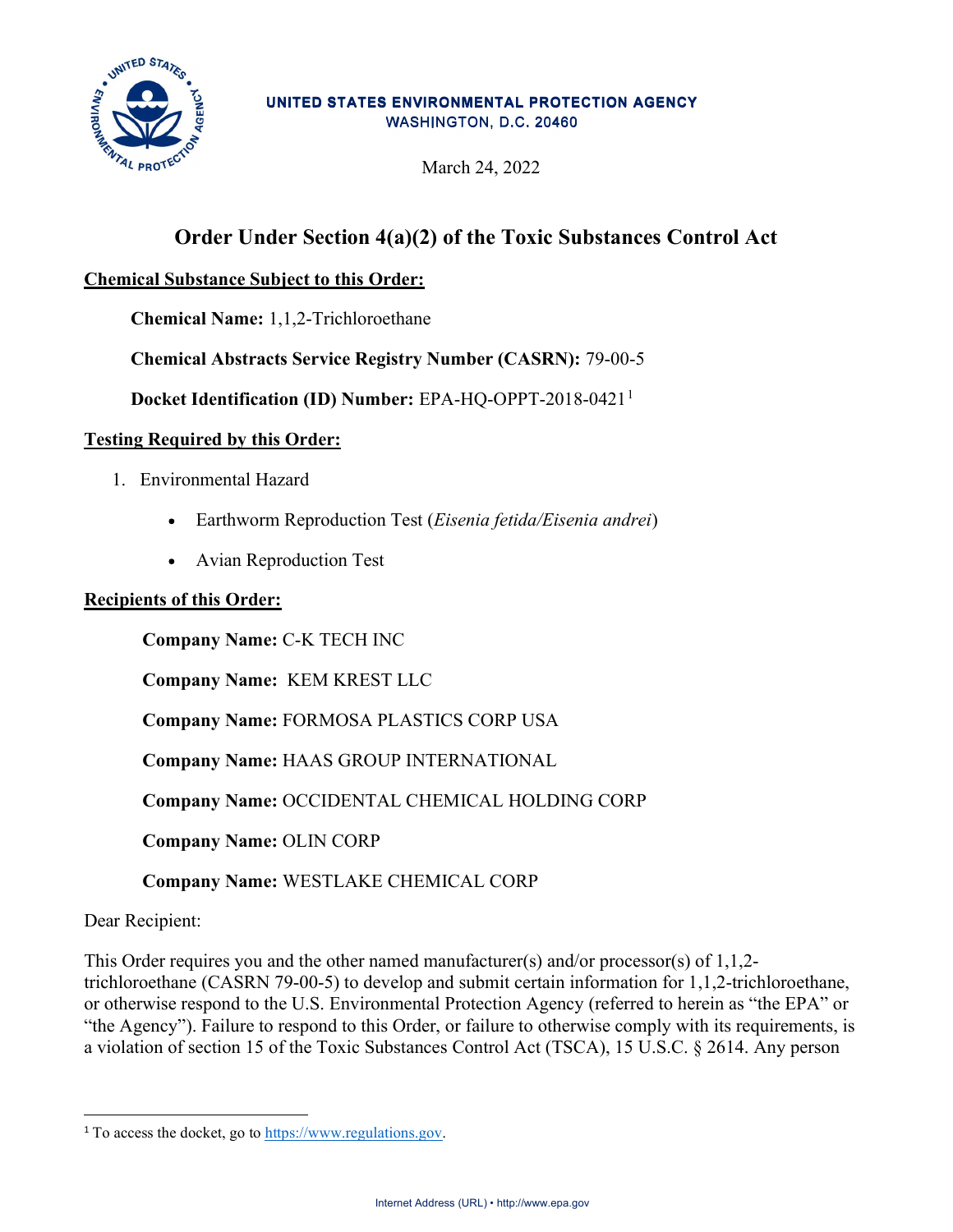who violates TSCA shall be liable to the United States for penalties in accordance with TSCA section 16, 15 U.S.C. § 2615.

This Order is effective 5 calendar days after its date of signature by the EPA. The timeframes and options for responding are described in Unit IV (Response Options). Please note that the email transmitting this Order to you will provide the calendar date for the response deadlines as defined in Unit III (Deadlines for Responding to this Order). A subsequent email will provide a company specific Order number for you to use in responses and communications about this Order.

This Order is organized as follows:

### I. PURPOSE AND AUTHORITY

### A. OVERVIEW

This Order is being issued under the authority of the Toxic Substances Control Act (TSCA), 15 U.S.C. § 2601 et seq. TSCA section 4 authorizes the EPA to require the development of necessary information related to chemical substances and mixtures.

This Order requires the identified recipients to develop and submit new information on 1,1,2 trichloroethane (CASRN 79-00-5) that is necessary for the EPA to perform a risk evaluation under TSCA section 6(b).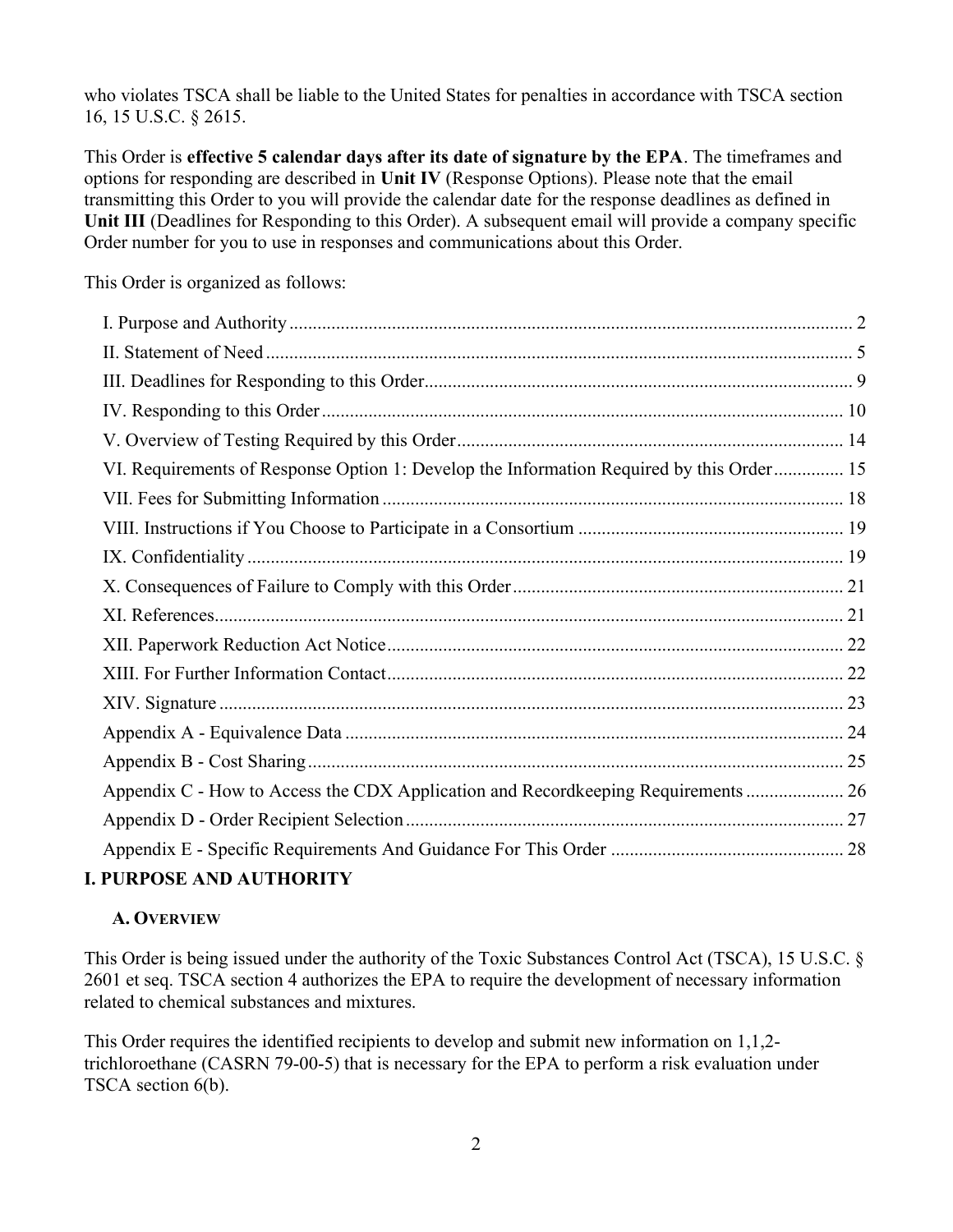Information on testing requirements is provided in Appendix E. The EPA encourages the formation of industry consortia to jointly conduct testing between the recipients of this Order. See Unit VIII for more information on this topic.

The Order provides four response options, listed below. More information on each of these options is provided in Unit IV. Timeframes for these options is provided in Unit III. Note that the deadline to identify as a manufacturer, processor, or both is 30 calendar days of the effective date of this Order. This step is necessary for purposes of this Order to ensure that your company can appropriately access the CDX application used for responding to section 4 orders.

#### Option 1: Develop the Information

Use this option to develop information in response to all of the requirements of this Order that apply to you, or use this option in conjunction with other response options identified in this section as appropriate.

Manufacturers who are required to test a chemical substance or mixture pursuant to a TSCA section 4 order are also required to pay a fee (see Unit VII).

### Option 2: Submit Existing Information

Use this option to submit an existing study and/or other scientifically relevant information that you believe the EPA has not considered, along with supporting rationale that explains how the submittal(s) meets part or all of the information described as necessary in Unit II. If the Agency determines that the submitted information satisfies one or more data needs identified by this Order, the Agency will extinguish any associated test requirement(s).

#### Option 3: Request an Exemption

Use this option to request an exemption from a testing requirement of this Order. The EPA will grant an exemption if:

- 1. Information on the subject chemical or an equivalent chemical has been submitted in accordance with a rule, order, or consent agreement under TSCA section 4(a), or is being developed in accordance with such a rule, order (including this Order), or consent agreement; and
- 2. Submission of information by the exemption applicant would be duplicative of information which has been submitted or is being developed in accordance with such rule, order (including this Order), or consent agreement.

### Option 4: Claim that You Are Not Subject to this Order

Use this option to claim that you are not subject to this Order. You may claim that you are not subject to this Order if all of the following are true:

- 1. You do not currently manufacture or process the chemical(s) identified by this Order;
- 2. You do not intend to manufacture or process the chemical(s) within the period of testing provided by this Order; and
- 3. You have not manufactured or processed the chemical(s) at any time during the five years preceding the date of this Order.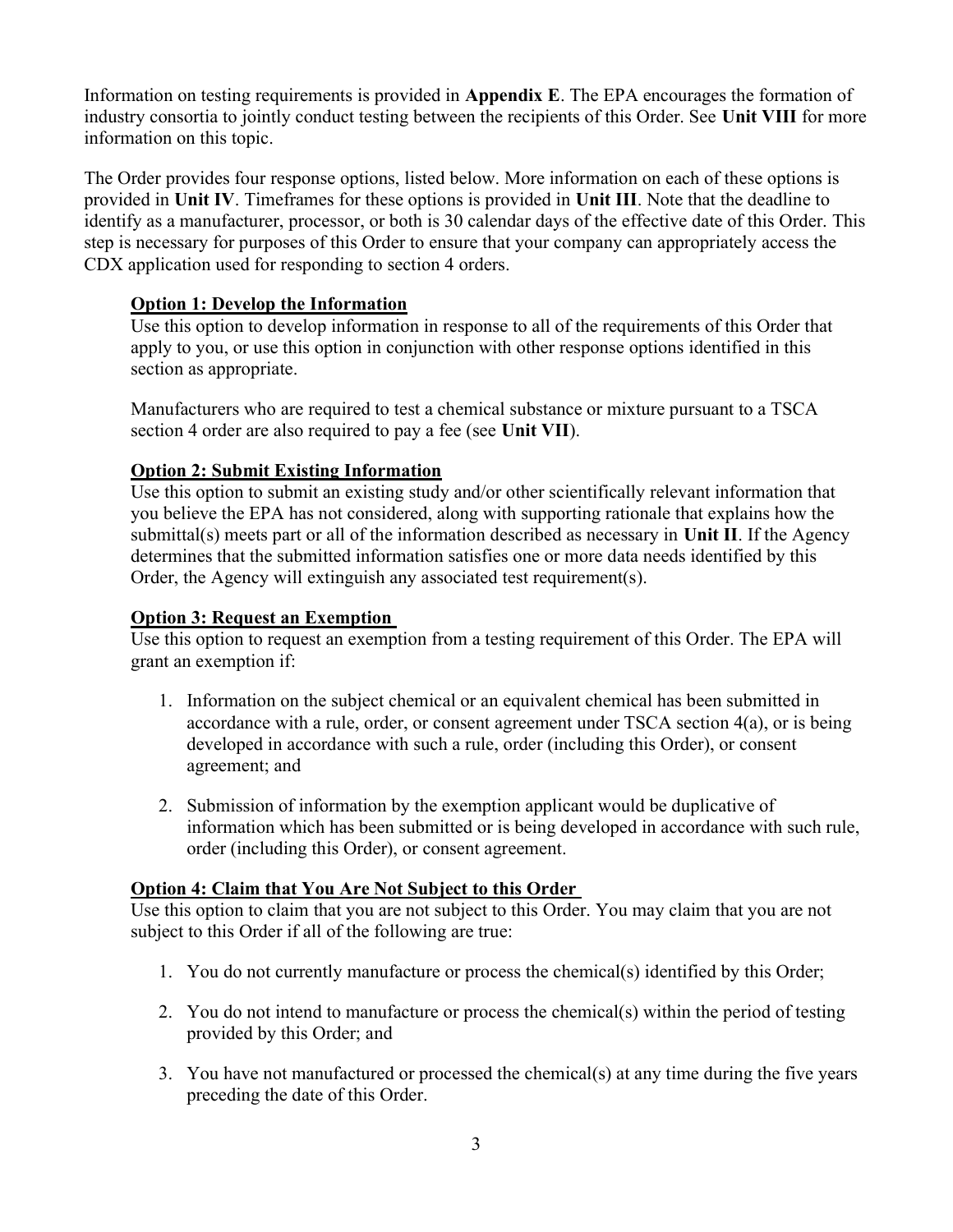You must provide an explanation of the basis for your claim, along with appropriate supporting information to substantiate that claim.

### B. TERMINOLOGY USED IN THIS ORDER

The term "manufacture" means to import into the customs territory of the United States, to produce, or to manufacture. 15 U.S.C. § 2602(9). Import also includes importing the chemical as an impurity in an article.

The term "process" means the preparation of a chemical substance or mixture, after its manufacture, for distribution in commerce—(A) in the same form or physical state as, or in a different form or physical state from, that in which it was received by the person so preparing such substance or mixture, or (B) as part of an article containing the chemical substance or mixture. 15 U.S.C. § 2602(13).

The term "chemical" or "substance" means a chemical substance or mixture.

## C. PERSONS SUBJECT TO THIS ORDER

### 1. Persons Identified

An order issued under section 4(a) of TSCA may require the development of information by any person who manufactures or processes, or intends to manufacture or process, a chemical substance or mixture subject to the order. The recipients of this Order are listed at the top of the Order.

For purposes of this Order, a recipient identified by this Order is subject to the Order if it has manufactured or processed the chemical at any time during the five years preceding the date of this Order. If a recipient identified by this Order has not manufactured or processed the chemical during the prior five years, the recipient is nevertheless subject to the Order if they intend to manufacture or process the chemical within the period of testing provided by this Order.

A person who contracts with a producing manufacturer to manufacture or produce a chemical substance is also a manufacturer if (1) the producing manufacturer manufactures or produces the substance exclusively for that person, and (2) that person specifies the identity of the substance and controls the total amount produced and the basic technology for the plant process.

A recipient who is an importer of record of a chemical substance identified by this Order is responsible for the testing requirements of this Order, even if the recipient does not store, handle, use, or otherwise directly deal with the chemical.

The means by which the EPA identified each recipient subject to this Order does not govern whether a recipient is subject to this Order. Ultimately, any recipient that meets the criteria discussed in this section is subject to this Order, regardless of the basis on which the Agency identified the recipient.

## 2. Corporate Structure of Recipients: Changes of Ownership

The EPA has attempted to identify the highest-level U.S. corporate entity for purposes of issuing this Order. The highest-level U.S. corporate entity is ultimately responsible for satisfying the obligations of this Order, although the highest-level U.S. corporate entity may delegate its responsibilities under this Order to a U.S. subsidiary. Where the corporate entity named in this Order is not the highest-level U.S. corporate entity, the Agency nonetheless considers notification of the company named in this Order to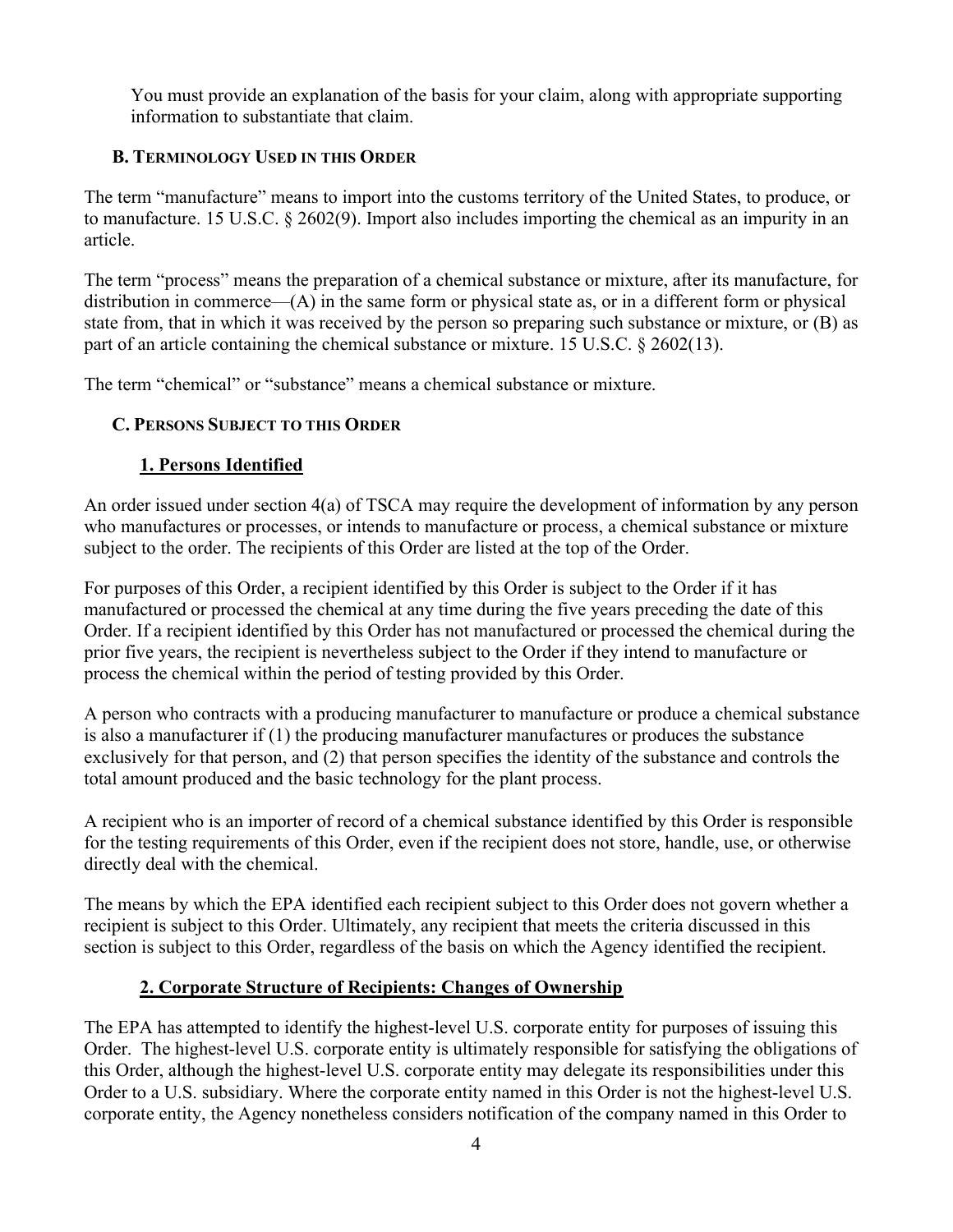constitute notification of the highest-level U.S. corporate entity and holds the highest-level U.S. corporate entity ultimately responsible for satisfying the obligations of this Order.

Should you wish to modify the name of the recipient or identify another U.S. corporate entity in the corporate structure as the point of contact in place of the recipient named in this Order, you must submit a request to the EPA. Submit your request, justification for the change, and contact information for the representatives of the newly named entity to  $TSCAtestorders@epa.gov$ . A representative from the Agency will contact you and any other representatives regarding this request.

In the event of mergers, acquisitions, or other transactions that create a corporate successor in interest (subsequent to the manufacturing or processing that triggered the reporting obligation, and either before or after receipt of this Order), that successor in interest is responsible for satisfying the obligations of this Order. The successor in interest must notify the EPA of its identity within 14 days following the transaction.

### D. PREVIOUSLY ISSUED ORDERS

The EPA previously issued a test order for 1,1,2-trichloroethane, effective January 19, 2021, to meet other data needs. See https://www.epa.gov/assessing-and-managing-chemicals-under-tsca/tsca-section-4a2-test-order-112-trichloroethane<sup>2</sup> .

Since issuing that test order, the EPA's continuing review of the reasonably available information has identified additional information needed to inform the associated risk evaluation. Accordingly, the Agency is issuing this additional Order for 1,1,2-trichloroethane. See the Statement of Need for further details. This Order does not alter the requirements of any previous test orders.

## II. STATEMENT OF NEED

The basis for requiring the development of new information by this Order is described in this unit and in **Appendix E.** This statement of need, as required by TSCA section  $4(a)(3)$ , includes: (A) the need for the new information; (B) how information reasonably available to the Administrator was used to inform the decision to require the new information; (C) why issuance of this Order is warranted instead of promulgating a rule or entering into a consent agreement; and (D) (if applicable) the basis for the Agency's decision to require testing of vertebrate animals. Appendix E (Testing Requirements of This Order) indicates which tests apply specifically to manufacturers and/or processors subject to this Order.

## A. THE NEED FOR THE NEW INFORMATION

This section and **Appendix E** explain what new information is being required in this Order and why such information is needed for the risk evaluation of 1,1,2-trichloroethane under TSCA section 6(b).

The EPA has identified the following information in this section as necessary to conduct a risk evaluation to determine whether 1,1,2-trichloroethane presents an unreasonable risk of injury to health or the environment, without consideration of costs or other nonrisk factors, including an unreasonable risk to a potentially exposed or susceptible subpopulation identified as relevant to the risk evaluation by the Administrator, under the conditions of use (COU).

<sup>&</sup>lt;sup>2</sup> https://www.epa.gov/assessing-and-managing-chemicals-under-tsca/tsca-section-4a2-test-order-112-trichloroethane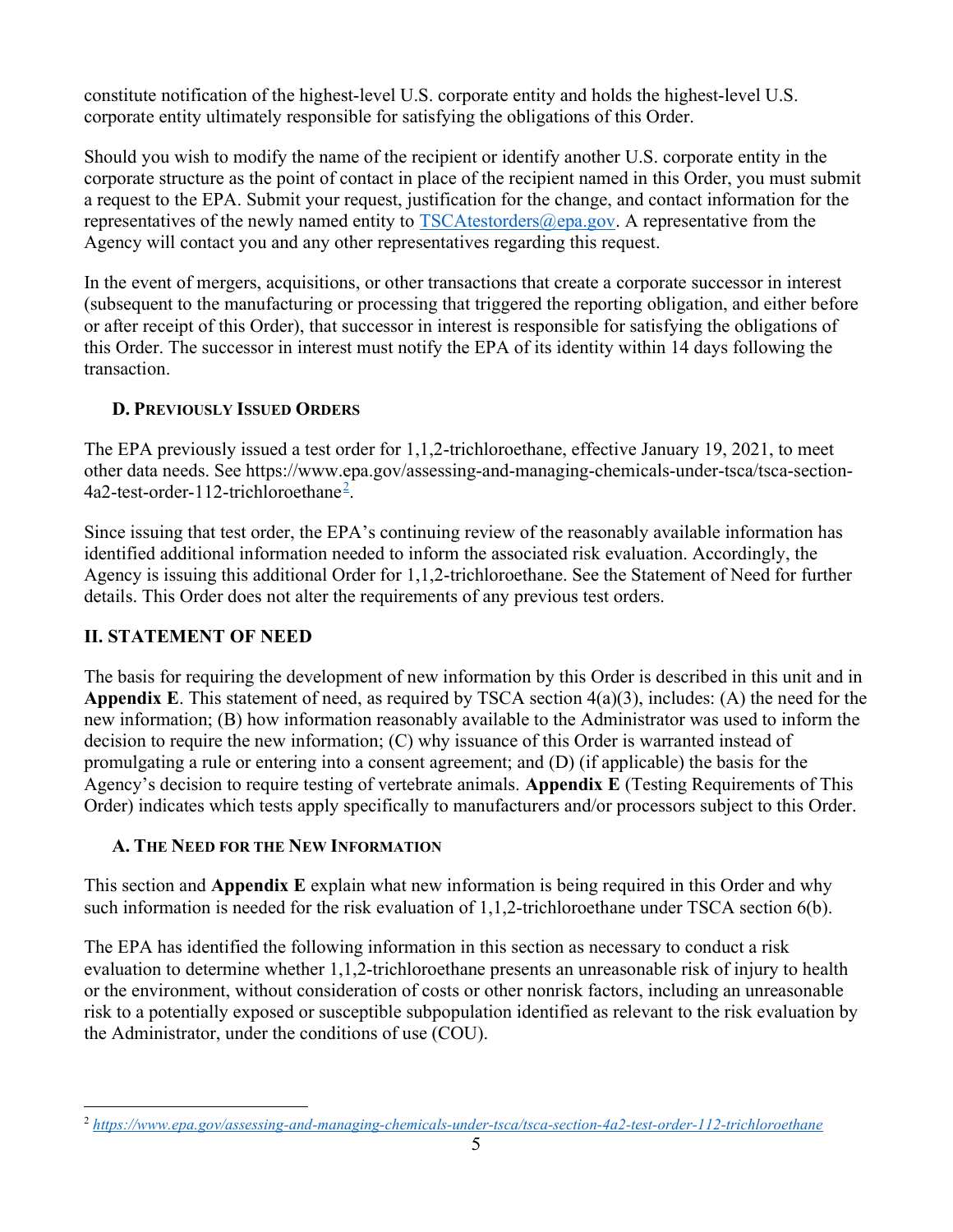The next unit will outline how the EPA came to determine these new information needs. Note that additional details for these testing requirements are provided in Unit V and Appendix  $E$ .

## 1. Environmental Hazard

Information on hazards to aquatic and terrestrial organisms is needed to conduct a risk evaluation. The relevant environmental hazard data needs that this Order seeks to address for 1,1,2-trichloroethane, as described below, are as follows:

- **Earthworm Reproduction Test** (*Eisenia fetida*/*Eisenia andrei*)
- Avian Reproduction Test

### B. HOW INFORMATION REASONABLY AVAILABLE TO THE ADMINISTRATOR WAS USED TO INFORM THE DECISION TO REQUIRE NEW INFORMATION

This section details the "Scoping and Conceptual Models" and "Systematic Review of Reasonably Available Existing Information" processes used by the EPA to identify, respectively, what information is reasonably available to integrate into the risk evaluation for the conditions of use of 1,1,2 trichloroethane and ascertain, via a "Discipline-Specific Approach for Identifying Data Needs" what needed information is not reasonably available in existing literature (i.e., what testing to require).

# 1. Scoping and Conceptual Models

## The Final Scope of the Risk Evaluation for 1,1,2-Trichloroethane

(https://www.epa.gov/sites/default/files/2020-09/documents/casrn\_79-00-5\_112 trichloroethane\_finalscope.pdf<sup>3</sup>) (hereinafter "*Final Scope*") includes the hazards, exposures, conditions of use, and the potentially exposed or susceptible subpopulations the EPA expects to consider in the TSCA section 6(b) risk evaluation for 1,1,2-trichloroethane. The Agency has used the scope document and the conceptual models therein for workers and occupational non-users (ONUs), consumers and bystanders, general population, and environmental releases as a starting point for identifying information needs under this Order. The conceptual models visually represent the human and environmental exposures (pathways and routes), receptors, and hazards associated with the conditions of use of 1,1,2 trichloroethane. For each exposure (pathway and route), receptor, and hazard that is visually represented, the EPA has identified the information needed to conduct a risk evaluation for this chemical.

In addition, since publication of the *Final Scope*, the EPA has reconsidered the policy decision to exclude from the scope of TSCA section 6(b) risk evaluations certain exposure pathways and risks falling under the jurisdiction of other EPA-administered statutes or regulatory programs. Based on that reconsideration, the Agency now also intends to consider in the TSCA section 6(b) risk evaluation for 1,1,2-trichloroethane all of the exposure pathways portrayed in Figure 2-15 (Conceptual Model for Environmental Releases and Wastes: Environmental and General Population Exposures and Hazards (Regulatory Overlay)) of the Final Scope, and has identified the information needed for that assessment.

# 2. Systematic Review of Reasonably Available Existing Information

The systematic review process began with searching peer-reviewed literature databases (e.g., Agricola, PubMed, Science Direct, ECOTOX Knowledgebase) for studies using 1,1,2-trichloroethane, synonyms,

<sup>&</sup>lt;sup>3</sup> https://www.epa.gov/sites/default/files/2020-09/documents/casrn\_79-00-5\_112-trichloroethane\_finalscope.pdf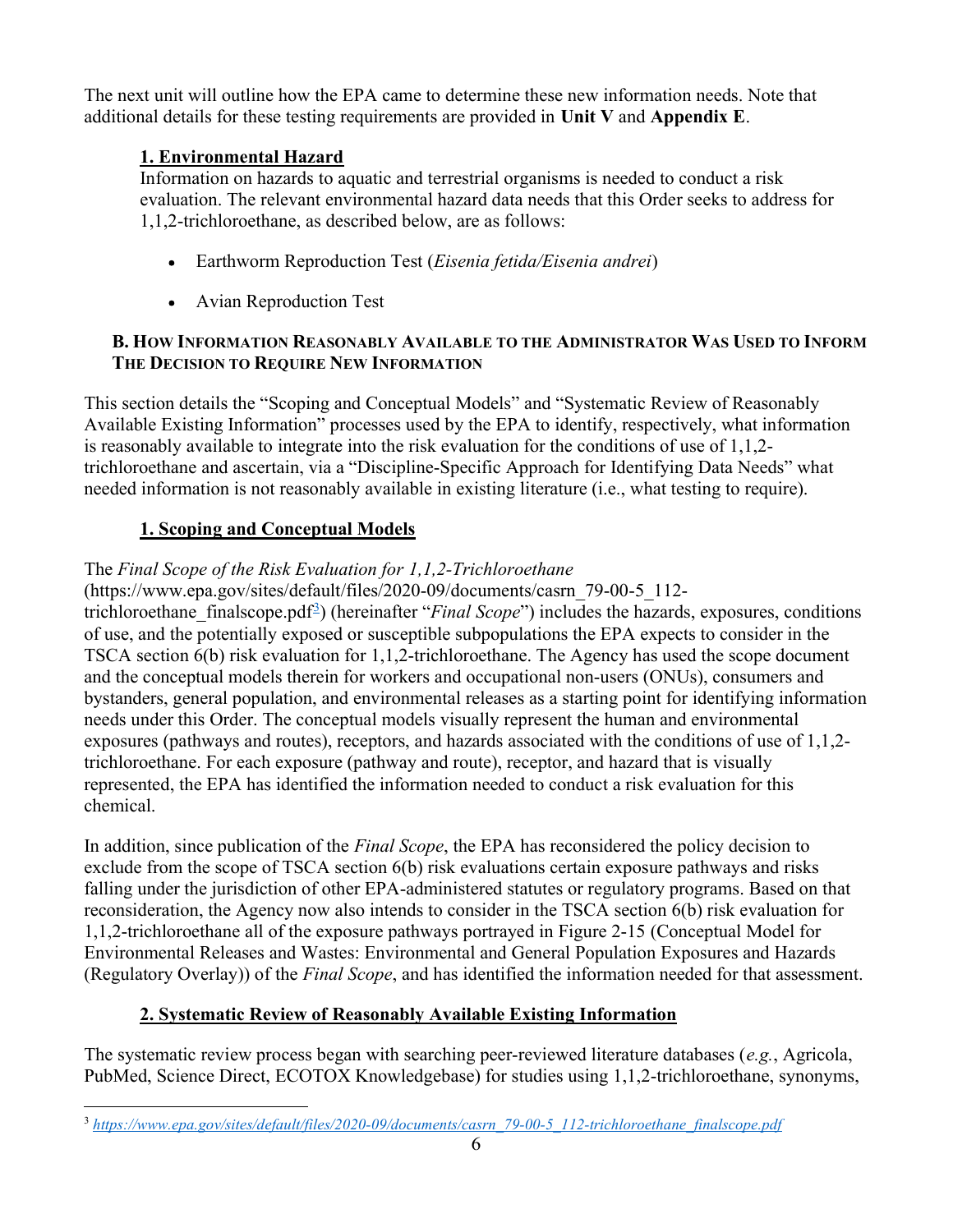and trade names. The EPA also conducted a search of gray literature (e.g., technical reports, reference books, dissertations, and other information not found in standard, peer-reviewed literature databases), as well as review of public comments posted to the docket for this chemical substance during the prioritization process and following publication of the draft scope document, relevant data and information submitted to the Agency under TSCA sections 4, 5, 8(e), 8(d), and For Your Information (FYI) submissions. The collected compilation of information was then screened for relevance. This process applied title/abstract screening and/or full-text screening based on screening criteria developed a priori for environmental hazard and consumer exposure (Population, Exposure, Comparator and Outcomes (PECO)); physical and chemical properties (Pathways and Processes, Exposure, Setting or Scenario, and Outcomes (PESO)) or occupational exposure literature (Receptors, Exposure, Setting or Scenario, and Outcomes (RESO)).

### 3. Discipline-Specific Approach for Identifying Data Needs

### a. Environmental Hazard

The EPA defined the pathways and routes of exposure, receptors, and hazards for environmental releases and wastes that are expected to be evaluated in the Final Scope (Figure 2-15 pg. 44). As noted above, since publication of the Final Scope, the Agency has reconsidered the policy decision to exclude from the scope of TSCA section 6(b) risk evaluations certain exposure pathways and risks falling under the jurisdiction of other EPA-administered statutes or regulatory programs. The Agency intends to consider all aquatic and terrestrial exposure pathways in the TSCA section 6(b) risk evaluation for 1,1,2 trichloroethane, and has identified the information needed for that assessment.

As determined in the Final Scope, the manufacturing, processing, distribution, use and disposal of 1,1,2trichloroethane can result in releases to the environment and exposure to aquatic and terrestrial organisms. The EPA expects to assess environmental hazards and risks to both aquatic and terrestrial plants, invertebrates, and vertebrates and therefore requires hazard data for each of these assessment endpoints. The Agency also expects to assess organisms for both aquatic and terrestrial hazard when those organisms transition between aquatic and terrestrial ecosystems depending on the life stage evaluated (e.g., midges inhabit sediment as larvae but mature into adults that inhabit terrestrial and aquatic ecosystems).

Identification of the reasonably available information for 1,1,2-trichloroethane included consideration of existing data for the parent chemical and analogous chemicals for aquatic and terrestrial exposure pathways. The EPA identified seven analogues to 1,1,2-trichloroethane using EPA's Analog Identification Methodology (AIM) software (see Unit II.B, Environmental Hazard – Analogues Table). The Agency identified existing measured environmental hazard data for aquatic and terrestrial species for 1,1,2-trichloroethane and the identified analogues from the EPA's ECOTOX Knowledgebase (ECOTOX) and information submitted under TSCA, (e.g., under Sections 4 and 8e), FIFRA, and the Endocrine Disruptor Screening Program (EDSP).

Pursuant to this Order, the EPA is requiring data be submitted to facilitate evaluation of risk to terrestrial organisms. An order requesting testing to fill the aquatic data gaps identified for 1,1,2-trichloroethane was issued previously (see Unit XI, References). As shown in the table below, terrestrial environmental hazard data were identified for 1,1,2-trichloroethane and two of the seven identified analogues. These data covered exposures of 1,1,2-trichloroethane to terrestrial vegetation, acute exposures to soil invertebrates, mammals, and birds, and chronic exposures to mammals. No toxicity data for chronic exposures to soil invertebrates or birds were identified.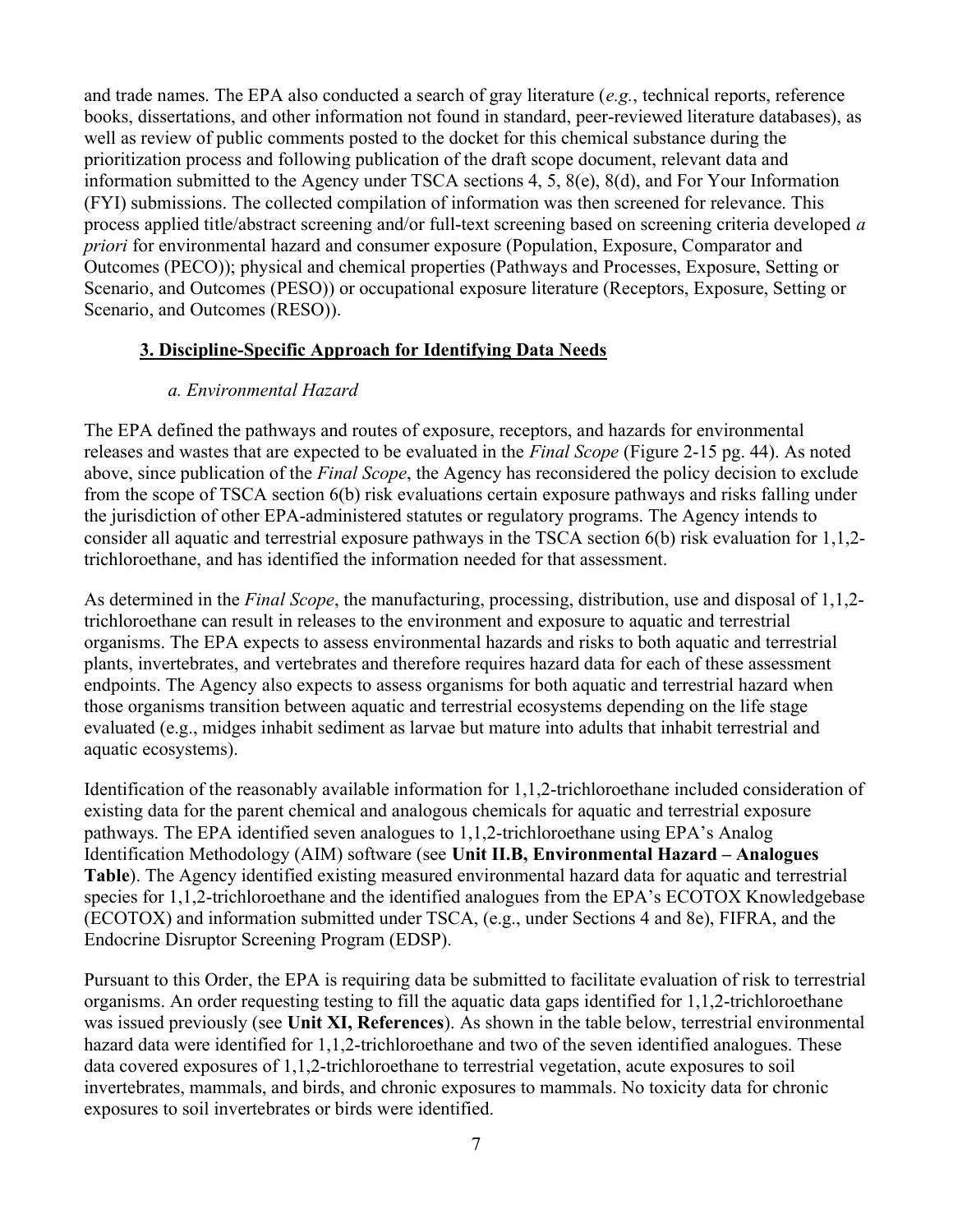|                                              | <b>CASRN</b>    | <b>Environmental Hazard Data Availability for 1,1,2-</b><br><b>Trichloroethane</b> |              |                          |                             |                          |                          |            |  |  |
|----------------------------------------------|-----------------|------------------------------------------------------------------------------------|--------------|--------------------------|-----------------------------|--------------------------|--------------------------|------------|--|--|
| <b>Chemical Name</b>                         |                 | <b>Acute Exposure</b>                                                              |              |                          | <b>Chronic Exposure</b>     |                          |                          |            |  |  |
|                                              |                 | Soil<br>Invertebrate                                                               | Mammal Bird  |                          | <b>Soil</b><br>Invertebrate | Mammal Bird              |                          | Vegetation |  |  |
| 1,1,2-Trichloroethane                        | $79-00-5$       | X                                                                                  | X            | X                        |                             | X                        | ٠                        | X          |  |  |
| Analogues for 1,1,2-Trichloroethane          |                 |                                                                                    |              |                          |                             |                          |                          |            |  |  |
| 1,1,1-Trichloroethane                        | 791-55-6        | X                                                                                  | X            | X                        |                             |                          | $\overline{\phantom{a}}$ | X          |  |  |
| <b>Trichloroethane</b>                       | 25323-89-1      |                                                                                    |              | $\overline{\phantom{a}}$ |                             | $\overline{\phantom{a}}$ | ٠                        |            |  |  |
| 1,2,3-Trichloropropane                       | $96 - 18 - 4$   |                                                                                    | $\mathbf{X}$ | $\overline{\phantom{0}}$ |                             |                          | $\overline{\phantom{a}}$ |            |  |  |
| 1,2,3,4-Tetrachlorobuta-1,3-<br><b>Diene</b> | $1637 - 31 - 6$ |                                                                                    |              | $\overline{\phantom{a}}$ |                             |                          | ٠                        |            |  |  |
| 1,1,5,5-Tetrachloropentane                   | 17655-64-0      |                                                                                    |              | $\overline{\phantom{0}}$ | $\overline{\phantom{0}}$    | ٠                        | ٠                        |            |  |  |
| 1,1,2,3-Tetrachloropropane                   | 18495-30-2      |                                                                                    |              | $\overline{\phantom{0}}$ |                             |                          | $\overline{\phantom{a}}$ |            |  |  |
| 1,2,3,4-Tetrachlorobutane                    | 3405-32-1       |                                                                                    |              | $\overline{\phantom{a}}$ |                             |                          | $\overline{\phantom{0}}$ |            |  |  |

#### Table 1. Terrestrial Environmental Hazard – Analogues

X signifies data were identified and "-" signifies a gap, where no data were identified

#### C. WHY ISSUANCE OF THIS ORDER IS WARRANTED INSTEAD OF PROMULGATING A RULE OR ENTERING INTO A CONSENT AGREEMENT

The EPA is using its order authority under TSCA section 4(a)(2) to inform the risk evaluation for 1,1,2 trichloroethane under TSCA section 6(b) in accordance with the requirements and timeframes for conducting the risk evaluation. Use of this TSCA section  $4(a)(2)$  authority will allow the Agency to target known manufacturer and processor recipients to obtain the needed information more quickly than if the EPA were to issue a TSCA section 4 rulemaking or consent agreement.

#### D. THE EPA DETERMINED THAT VERTEBRATE TESTING IS NEEDED IN THIS ORDER

The EPA has determined that vertebrate testing is needed to assess the particular exposure pathways and receptors discussed in this Order. Reasonably available data, computational toxicology, or highthroughput screening methods and prediction models are not available and/or cannot be used to address the avian reproduction testing required by this Order (see below for details). The analysis for determining data needs described in Unit II.B included use of acceptable new approach methodologies (NAMs), specifically the EPA computational toxicology and informatics tools such as AIM, to identify analogues with existing information that could potentially fill data needs. A list of the testing on vertebrates required by this Order as well as further information on the EPA review process that led to the inclusion of such testing requirements can be found in Unit II.B and Appendix E, as well as below.

### 1. Environmental Hazard: Avian Reproduction Test

No avian toxicity data following chronic exposures were identified for 1,1,2-trichlorethane or identified analogues for any endpoints. No approved or readily available new approach methodologies (NAMS) were identified that could be used to inform the data gap for avian toxicity following chronic exposure. Without toxicity data, the EPA is unable to determine if chronic exposures to 1,1,2-trichlorethane pose a risk to terrestrial vertebrates. Office of Pesticide Programs recently released a guidance that describes instances where sub-acute dietary testing in birds may be waived (U.S. EPA, 2020). This waiver specifically outlines instances where the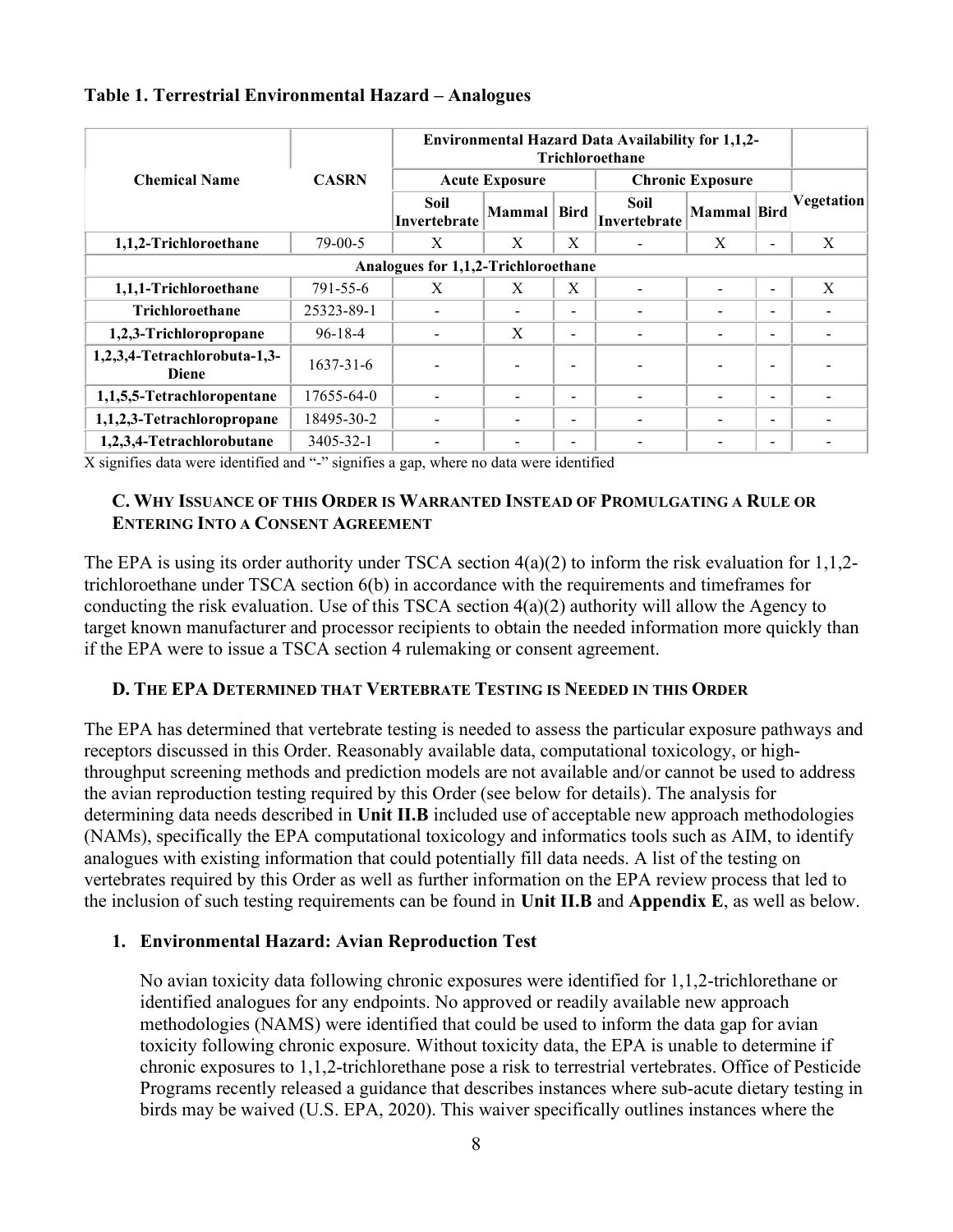animal testing burden can be reduced by requesting only acute testing oral testing in birds and waiving the traditional requirement for both acute oral testing and sub-acute dietary testing with avian species. As this Test Order does not request acute oral testing with birds nor sub-acute dietary testing with birds, this waiver request is not relevant. The Agency has worked to ensure that the animal testing burden under TSCA is reduced by utilizing all available ecotoxicity data and tailoring data needs to the specific properties of each chemical. The testing requirement is reinforced by avian toxicity data captured in the peer-reviewed literature undergoing systematic review, which qualitatively indicates exposure to 1,1,2-trichloroethane caused developmental toxicity to chick embryos (Elovaara, 1979). While the nature of this endpoint (egg injection) is not directly comparable to other chemical toxicities following dietary exposure, the evidence of teratogenicity in chick embryos indicates that additional data are needed to understand the potential effect following chronic dietary exposure. Monitoring data from USGS's National Water Quality Monitoring Council has also identified 1,1,2-trichloroethane in media to which terrestrial vertebrates could be exposed, including ground water, sediment, soil, surface water and biota (USGS, 1991).

#### III. DEADLINES FOR RESPONDING TO THIS ORDER

This section describes the deadlines for this Order and possible modifications to such deadlines.

#### A. DEADLINES FOR RESPONSES TO THIS ORDER

The table below provides the deadlines for this Order. Deadlines that fall on a weekend or holiday will remain and will not be extended to the next weekday. Descriptions of these response options and the required process associated with each option is provided in Unit IV.

| <b>Order Requirement</b>                                                                         | <b>Recipient's Deadline (Days after the</b><br>effective date of the Order) | <b>EPA Response</b><br>Deadline* |  |
|--------------------------------------------------------------------------------------------------|-----------------------------------------------------------------------------|----------------------------------|--|
| Identify as a Manufacturer, Processor or Both<br>$\bullet$                                       | 30                                                                          | n/a                              |  |
| Submit Request to Modify Corporate Identity<br>$\bullet$<br>Identified                           | 30                                                                          | n/a                              |  |
| Choose to Submit Existing Data (Option 2)<br>$\bullet$                                           | 30                                                                          | 45                               |  |
| Claim that You Are Not Subject to this Order<br>٠<br>(Option 4)                                  | 45                                                                          | 60                               |  |
| Choose to Develop the Information - On Own or as<br>$\bullet$<br>Part of a Consortium (Option 1) | 65                                                                          | n/a                              |  |
| Request an Exemption (Option 3)<br>٠                                                             | 65                                                                          | 80                               |  |
| Submit Draft Study Plan<br>٠                                                                     | 80                                                                          | 95                               |  |
| Submit Final Study Plan<br>٠                                                                     | 110                                                                         | 125                              |  |
| Submit Final Test Report<br>٠                                                                    | Deadline varies per Test Requirement (See Unit V and<br>Appendix E)         |                                  |  |

Table 2. Deadlines for Responses, Study Plans, and Test Reports

\*See Unit III.B for potential automatic extensions associated with the EPA responses. Deadlines for submitting final test reports for each required test are provided in Appendix E.

#### B. AUTOMATIC EXTENSIONS TO DEADLINES

The EPA will automatically extend deadlines should the Agency fail to meet any EPA response deadline set forth in Unit III.A. Specifically, deadlines will be automatically extended should the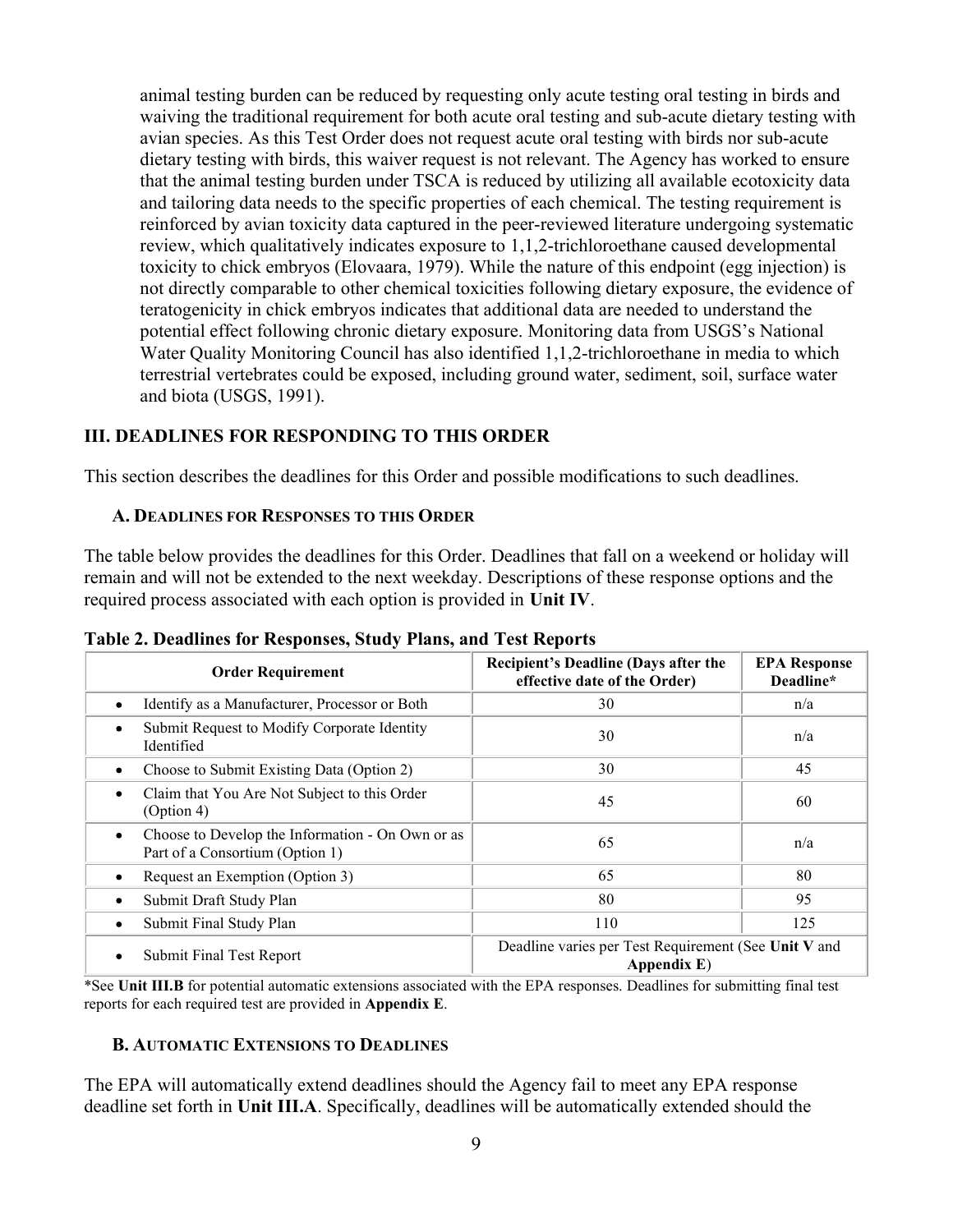Agency fail to respond within 15 calendar days of the deadline for a response option if the response was submitted in the CDX application prior to the deadline provided. For each day exceeding the 15-day period following the associated deadline, the EPA will extend subsequent deadlines by one day.

Should a recipient amend their response, at any time, the EPA will not extend any associated or subsequent deadlines. Therefore, the Agency recommends that recipients submit their amendments or extension requests as early as practicable to ensure adequate time to perform any required testing given that the Agency will not automatically extend deadlines for any such amendments to responses.

The EPA will not automatically extend a deadline for a response should the recipient submit its response after the deadline for the given response option. Additionally, the EPA will not automatically extend a deadline for a response should the Agency respond within 15 days of the deadline for a given response option that was submitted on or before the deadline for that response option.

Other than potential automatic extensions to deadlines described here, Unit III.C provides the process for requesting an extension to a deadline.

### C. REQUESTING AN EXTENSION TO A DEADLINE FOR RESPONDING TO THIS ORDER

If you believe you cannot submit the required identification as a manufacturer, processor, or both; Order response; draft study plan; final study plan; or final test report to the EPA by the deadline(s) specified in this Order and intend to seek additional time to meet the requirement(s), you must submit a request to the Agency through the EPA's CDX portal as soon as you know you may need an extension. Your request must include: (1) a detailed description of the expected difficulty, including technical and laboratory difficulties, and (2) a proposed schedule including alternative dates for meeting such requirement(s) on a step-by-step basis.

The EPA will grant or deny deadline extension requests at its discretion.

## IV. RESPONDING TO THIS ORDER

You are required to respond to this Order even if you believe your company is not subject to this Order. Failure to provide a response is a violation of section 15 of TSCA.

### A. IDENTIFY AS A MANUFACTURER, PROCESSOR, OR BOTH

Within 30 calendar days of the effective date of this Order, you, as a recipient of this Order, are required to respond to this Order through the EPA's Central Data Exchange (CDX) portal, informing the Agency whether you will be responding to this Order as manufacturer or processor (if you manufacture and process the chemical, select manufacturer). To provide your preliminary response to this Order, you will receive an e-mail from the EPA within five days of the Order being signed (i.e., by the effective date of the Order) that provides a CDX Order number for purposes of complying with this Order.

You may claim that you are not subject to this Order if you (1) do not currently manufacture or process the chemical(s) identified by this Order; (2) do not intend to manufacture or process the chemical(s) within the period of testing provided by this Order (see Unit V); and (3) have not manufactured or processed the chemical(s) at any time during the five years preceding the effective date of this Order. See Unit VI.B.4 for more information on how to claim that you are not subject to this Order.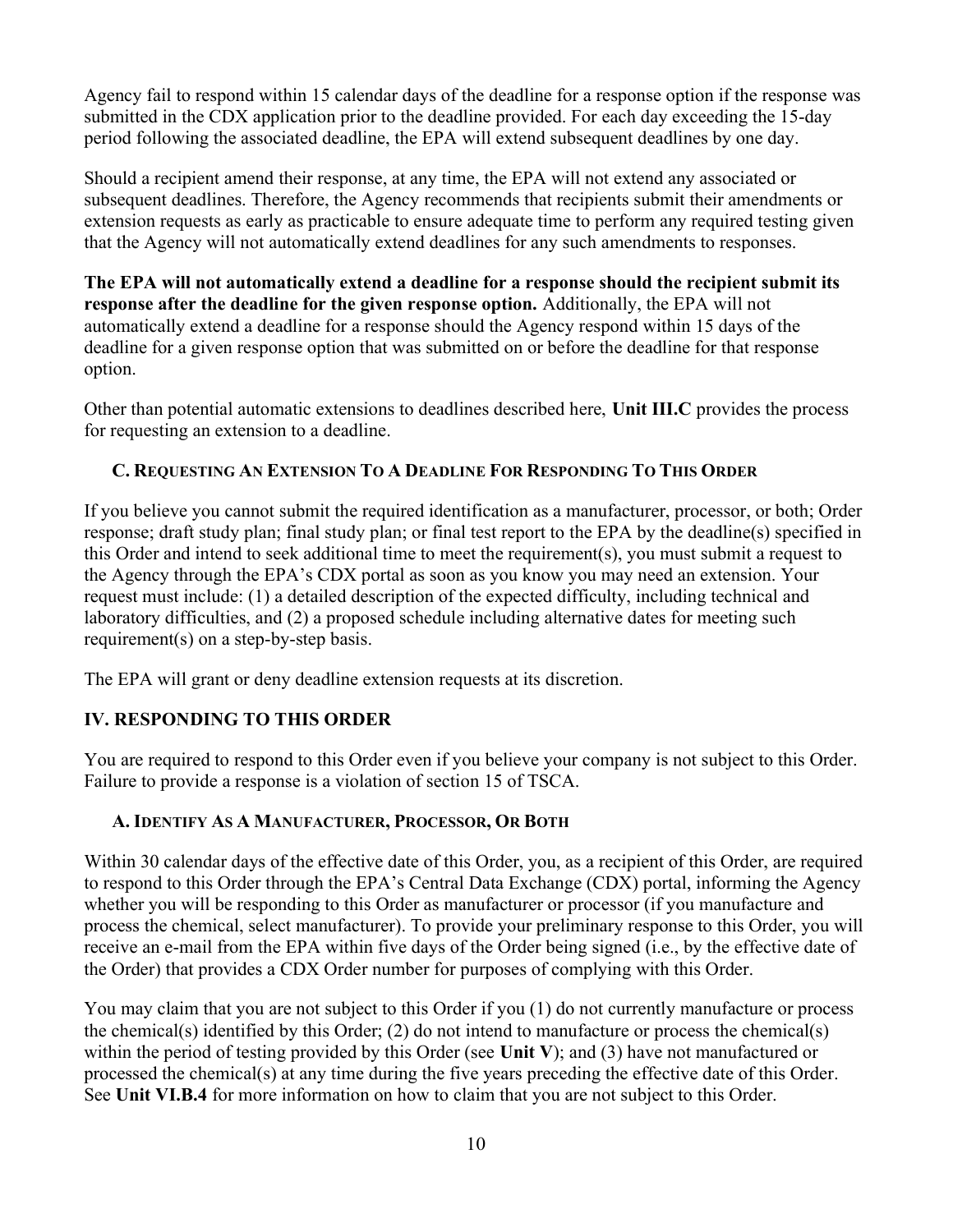### B. FOUR RESPONSE OPTIONS

A recipient has four available options for purposes of responding to this Order. See Unit III to review the deadlines for this Order.

### Option 1: Develop the Information

If you choose to develop information in response to this Order, you must select this option in the CDX portal form.

For details on the steps of this response option, see Unit VI.

For more information on this Order's required tests, required protocols/methodologies, and deadlines for submission of test reports see Unit V and Appendix E.

### Option 2: Submit Existing Information

If you choose to respond to this Order by submitting an existing study and/or other scientifically relevant information that you believe the EPA has not considered, your response in the EPA's CDX portal must be submitted to the EPA 30 days after the effective date of the Order and include the study(ies) and/or other scientifically relevant information, along with supporting rationale that explains how the study and/or other scientifically relevant information meets part or all of the information or obviates the need for the information described as necessary in Unit II.

The EPA's determination regarding whether the study and/or other relevant information satisfies part or all of the information or obviates the need for the information described as necessary in Unit II will be based on the weight of the scientific evidence from all relevant information reasonably available to the Agency. The Agency will notify you of its determination through CDX. If the Agency determines that the study and/or other scientifically relevant information satisfies the need in lieu of the testing required in this Order and/or the original testing requirement is no longer needed, the EPA will extinguish those testing obligations from this Order that are no longer necessary, with respect to the appropriate recipients of this Order. If the study was your only testing obligation under the Order, all your obligations under this Order will be extinguished upon notification by the Agency.

If the EPA determines that the study and/or other scientifically relevant information does not satisfy that need, you must modify your response in the EPA's CDX portal to choose one of the other response options in Unit IV within 10 calendar days of being notified by the Agency.

Note that the submission of existing information will not extend the deadline for the draft study plan submission for that testing requirement unless the existing information is submitted within 30 days of the effective date of the Order and the EPA does not respond within 45 days of the effective date of the Order. Thus, failure to submit existing information prior to the 30-day deadline will result in a need to submit a draft study plan by the 80-day deadline. See Unit III.B for information on the potential automatic extension of deadlines.

## Option 3: Request an Exemption

Any person required by this Order to conduct tests and submit information on a chemical may apply for an exemption from such requirement (TSCA section  $4(c)(1)$ ).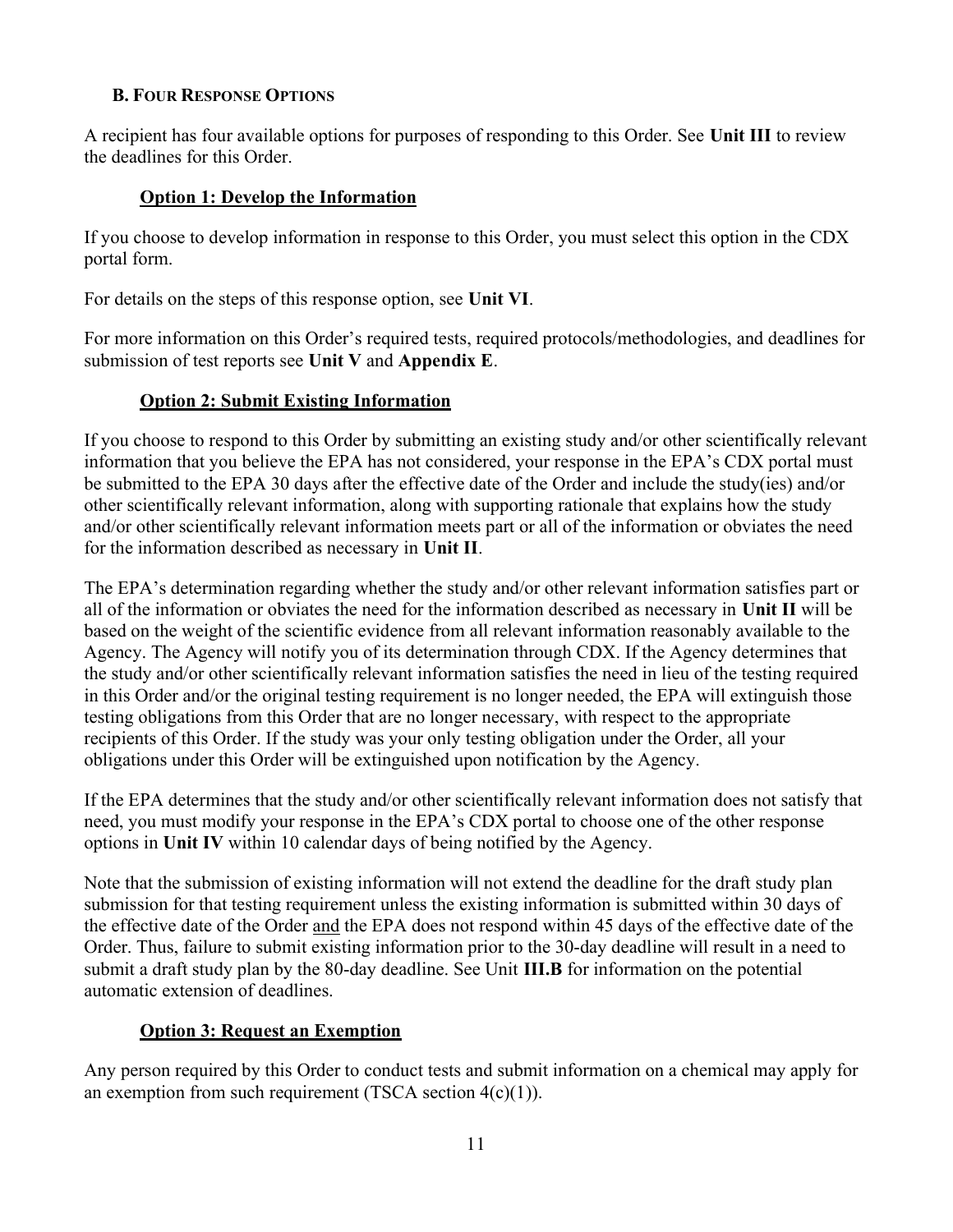The EPA will grant a request for exemption from the requirement to conduct tests and submit information on a chemical substance if:

- 1. Information on the subject chemical or an equivalent chemical has been submitted in accordance with a rule, order, or consent agreement under TSCA section 4(a), or is being developed in accordance with such a rule, order (including this Order), or consent agreement, and
- 2. Submission of information by the exemption applicant would be duplicative of information which has been submitted or is being developed in accordance with such rule, order (including this Order), or consent agreement.

An exemption request must be submitted through the CDX portal and contain the following:

- 1. This Order number, the chemical identity, and the CAS Registry No. of the test substance subject to this Order on which the application is based.
- 2. The specific testing requirement(s) from which an exemption is sought.
- 3. The basis for the exemption request when another company(ies) has/have submitted the information or is/are developing information for the subject chemical or an equivalent chemical pursuant to a TSCA section 4(a) rule, order, or consent agreement. Your request must identify the company(ies) that submitted or is/are developing the information.
- 4. The chemical identity of the equivalent chemical (the test substance in the information submitted or being developed) on which the application is based.
- 5. The equivalence data ("chemical data or biological test data intended to show that two substances or mixtures are equivalent" (see **Appendix A**)), if data on an equivalent chemical is being submitted.
- 6. The name, mailing address, telephone number, and e-mail address of applicant.
- 7. The name, mailing address, telephone number, and e-mail address of appropriate individual to contact for further information.
- 8. A Statement of Financial Responsibility: The following sworn statement (i.e., signed and notarized) must accompany each request for an exemption:

"I understand that if this application is granted, I must pay fair and equitable reimbursement to the person or persons who incurred or shared in the costs of complying with the requirement to submit information and upon whose information the granting of my application was based."

The EPA's grant of an exemption is conditional upon the completion of the required tests according to the specifications of this Order (or other applicable rule, order, or consent agreement), including any modifications approved by the Agency. If the EPA subsequently determines that equivalent data has not been submitted in accordance with the applicable rule, order, or consent agreement, the Agency will provide notice through CDX of its preliminary decision to terminate the exemption. Within 30 days after receipt of such notice, the exemption holder may submit information in the CDX portal either to rebut the EPA's preliminary decision to terminate the exemption or notify the Agency of its intent to develop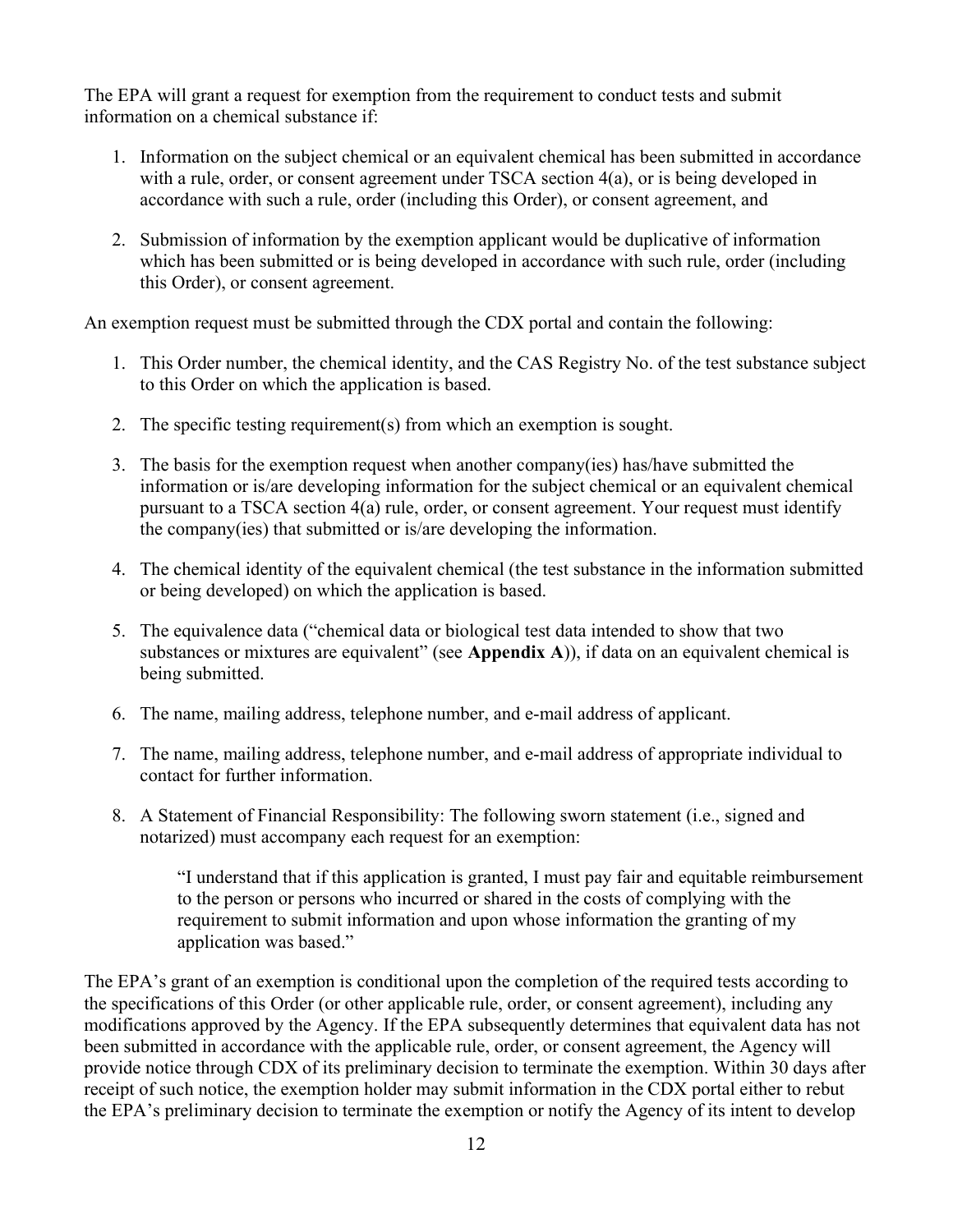the required information pursuant to the specifications established in this Order and any modifications approved by the EPA. If the exemption holder submits information to rebut the EPA's preliminary decision to terminate the exemption, then the Agency will provide the exemption holder an opportunity to request a hearing prior to issuing a final decision to terminate the exemption. Following the receipt of information to rebut the EPA's preliminary decision and any subsequent hearing, the Agency will render a final decision on whether to terminate the exemption, taking into account information submitted to rebut the EPA's preliminary decision and information presented at any hearing, as applicable.

If you receive the EPA's preliminary decision to terminate the exemption and do not submit information to rebut that preliminary decision or request a hearing, or if you receive the Agency's final decision to terminate the exemption following the submission of information to rebut that preliminary decision or a hearing, you must resubmit a response in accordance with one of the options described in Unit IV.B of this Order within 30 calendar days of receipt of the EPA's decision to terminate the exemption, including as applicable the information required under Unit V of this Order. Failure to timely resubmit the response will constitute a violation of this Order and of TSCA section 15(1). Should the Agency terminate the exemption, a draft study plan will be due 30 days from the termination, with the final study plan being due 60 days from the termination.

If the EPA extinguishes a testing obligation pursuant to Unit IV.B.2 of this Order, the corresponding exemption will be extinguished, as the exemption will no longer be necessary. In such a situation, companies who requested an exemption from that specific testing obligation are not required to reimburse the company that submitted existing data.

As explained in Appendix B on Cost Sharing, persons who receive exemptions from testing have an obligation to reimburse the person(s) who perform the required testing and submit the required information for a portion of the costs incurred in complying with the requirement to submit such information, and any other person required to contribute to a portion of such costs. Normally, this is worked out by the parties involved, without the involvement of the EPA. However, if agreement cannot be reached on the amount or method of reimbursement, and the company who is entitled to reimbursement requests in accordance with the procedures in Appendix B that the Agency order reimbursement, the Administrator shall order the person granted the exemption to provide fair and equitable reimbursement. See TSCA section 4(c).

## Option 4: Claim that You Are Not Subject to this Order

You may claim that you are not subject to this Order if you do not manufacture or process the chemical(s) identified by this Order; do not intend to manufacture or process the chemical(s) within the period of testing provided by this Order (see Unit V); and have not manufactured or processed the chemical(s) at any time during the five years preceding the effective date of this Order.

An explanation of the basis for your claim, along with appropriate supporting information to substantiate that claim, must accompany your response in the CDX portal so that the EPA can evaluate the claim.

Note that if your company ceased manufacturing (including import) or processing of the chemical substance(s) subject to this Order more than five years prior to the effective date of this Order, you can claim that you are not subject to this Order.

In the instance that you claim you are Not Subject to this Order, your claim must include (1) a statement explaining why your company is not subject to this Order, such as no longer importing, manufacturing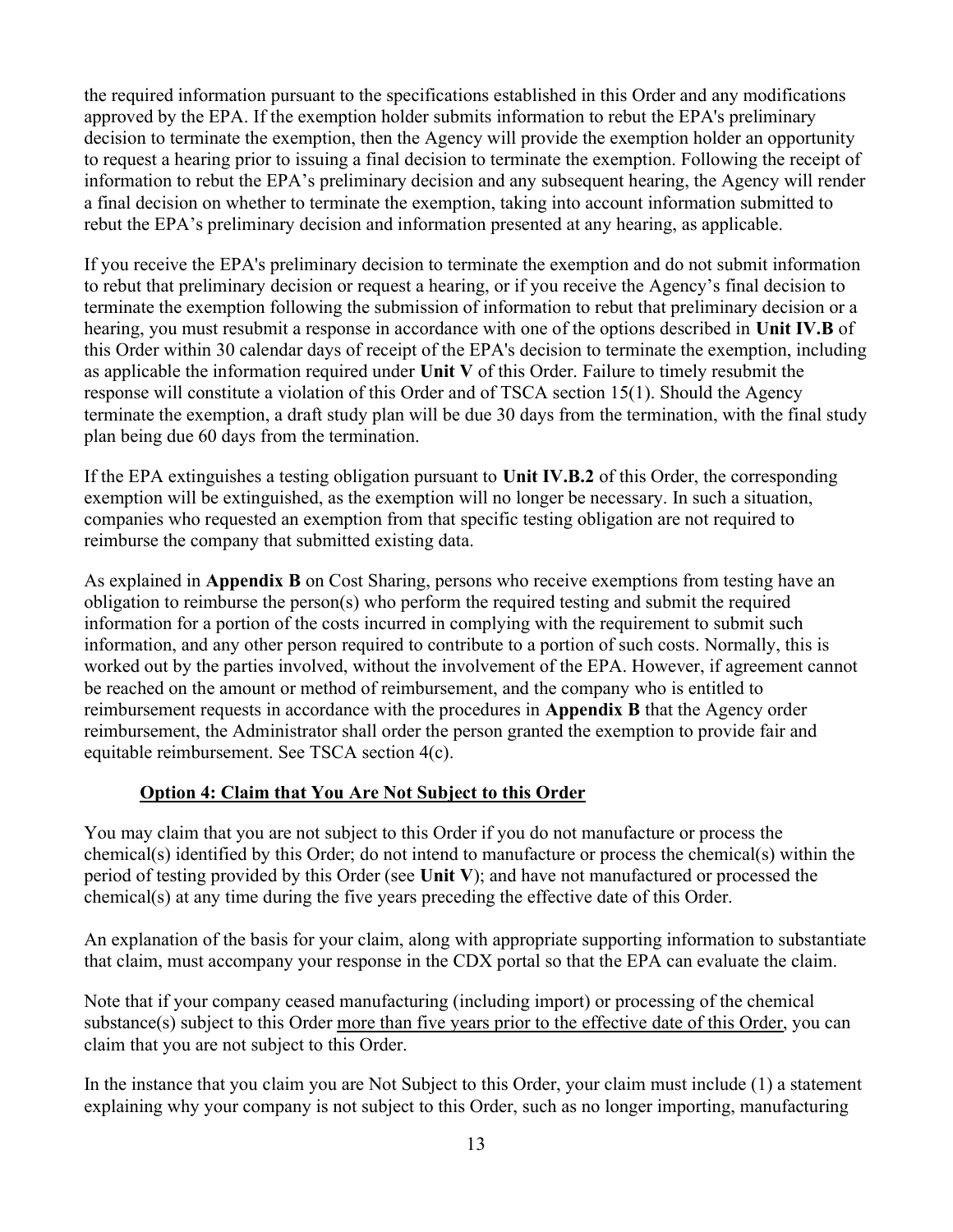or processing the subject chemical substance (intentionally or unintentionally) within the five years prior to the effective date of this Order, and not intending to manufacture (including import) or process the chemical within the period of testing provided by this Order (see Unit V), and (2) the certifying statement "I certify that the statements made in this letter are true, accurate, and complete. I acknowledge that any knowingly false or misleading statement may be punishable by fine, imprisonment or both under applicable law."

If based on the evidence you provide and other evidence available to the EPA, the Agency deems your claim to be inadequately substantiated, the EPA will deny your claim, and the original requirements and deadlines in this Order will remain. If your claim is approved, the Agency will notify you that you are not subject to this Order through CDX correspondence. The EPA expects to provide such notification within 45 days of the effective date of this Order.

To select this option, you must do so within 45 days of the effective date of this Order.

## V. OVERVIEW OF TESTING REQUIRED BY THIS ORDER

This unit applies to Option 1: Develop the Information and Option 2: Submit Existing Information (Units IV.B.1 and IV.B.2).

Where the required protocol is an EPA guideline, the guideline is available on the EPA website at http://www.epa.gov/test-guidelines-pesticides-and-toxic-substances  $\frac{4}{3}$  and from the National Technical Information Service (NTIS), Attn: Order Desk, 5285 Port Royal Road, Springfield, VA 22161 (tel: 703- 605-6000). This EPA website also provides information on OECD guidelines, which are also available via OECD's website at https://www.oecd.org/chemicalsafety/testing<sup>5</sup>. Appendix E provides additional sources for guidelines associated with specific testing.

The EPA reserves the right to revise this Order to extinguish specific testing obligations where existing information subsequently comes to the Agency's attention that in the EPA's scientific judgment obviates the need for specific test data required under this Order. Specific information for ordered test(s) are provided in Appendix E.

See Appendix E for details on the required test protocols.

Table 3. Entities Responsible and Deadlines for Required Testing Protocol(s)/Methodology(ies) Deadlines that fall on a weekend or holiday will remain and will not be extended to the next weekday.

| <b>Test Names</b>                                              | <b>Protocols</b><br><b>Methodologies</b> | <b>Entities Responsible for</b><br><b>Testing</b> | <b>Deadlines to Submit Final</b><br><b>Reports to EPA</b> |  |  |  |  |  |  |
|----------------------------------------------------------------|------------------------------------------|---------------------------------------------------|-----------------------------------------------------------|--|--|--|--|--|--|
| <b>Environmental Hazard</b>                                    |                                          |                                                   |                                                           |  |  |  |  |  |  |
| Earthworm Reproduction Test (Eisenia<br>fetida/Eisenia andrei) | OECD 222 (2016)                          | <b>Manufacturers</b>                              | 215 days after effective date<br>of the Order             |  |  |  |  |  |  |
| Avian Reproduction Test                                        | <b>OCSPP 850.2300</b>                    | <b>Manufacturers</b>                              | 295 days after effective date<br>of the Order             |  |  |  |  |  |  |

<sup>4</sup> http://www.epa.gov/test-guidelines-pesticides-and-toxic-substances

<sup>5</sup> https://www.oecd.org/chemicalsafety/testing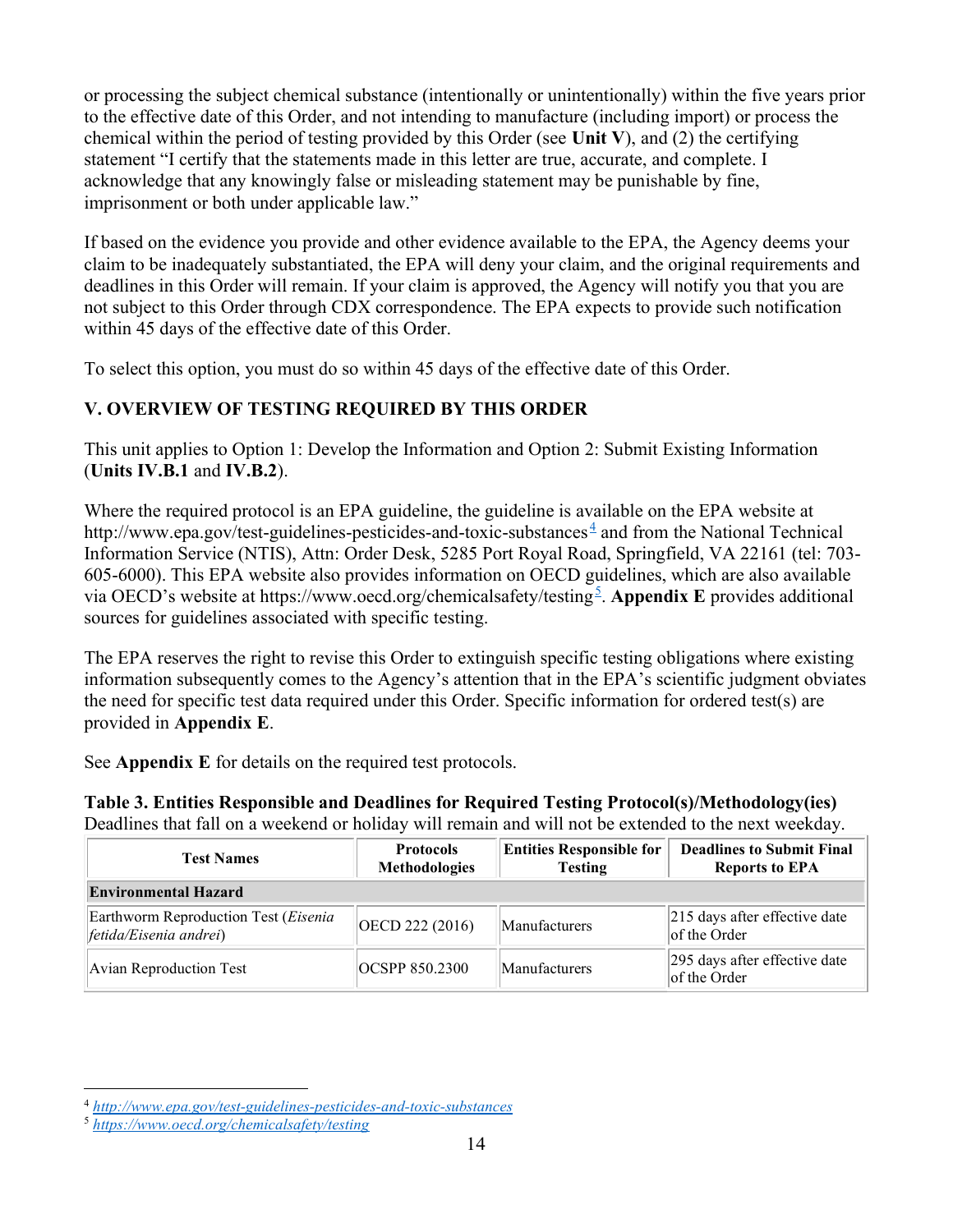### VI. REQUIREMENTS OF RESPONSE OPTION 1: DEVELOP THE INFORMATION REQUIRED BY THIS ORDER

### A. OVERVIEW

The draft study plan is due to the EPA 80 days after the effective date of this Order. The EPA will then review the draft study plan and provide input to ensure adequacy of the final study plan. For the final study plans and the final test reports, see the Deadlines for Responses, Study Plans, and Test Reports table in Unit III.A.

All testing described in Unit V must be conducted in accordance with the Good Laboratory Practice (GLP) standards in 40 CFR part 792, as specified in the CFR on the Effective Date of this Order. You must provide a statement of compliance with these GLP standards when submitting information to the EPA pursuant to this Order.

Deviations from the test guideline or specific GLP standards are allowed provided justifications for such deviations are approved by the EPA. A justification is required for each deviation. Justifications should demonstrate that, despite the deviation from the given test guideline or GLP standard, that data integrity, control of bias, and study quality will be maintained with similar effectiveness. Any requested deviations and corresponding justifications must be included in the draft study plan for the Agency's consideration and, if approved, described in the test report.

Once the EPA has completed its review of the submitted test reports and accepts the information as fully complying with your testing obligations under this Order, the Agency will notify you.

### B. DRAFT STUDY PLAN REQUIREMENTS

## 1. Study Plan Requirements for All Categories of Tests

If you choose to develop the required information to comply with this Order, you must obtain and review the required protocols/methodologies. Unit V and Appendix E provide the protocols/methodologies that must be followed to perform each required test.

If questions and/or issues arise during Study Plan development, the EPA encourages questions/comments be submitted along with the Study Plan submission in accordance with the draft study plan deadline. If the Agency's review of the draft study plan that includes the questions/comments is delayed, the procedure outlined in Unit III.B will be followed for automatic extensions of the study plan.

In addition to requirements provided in Appendix E for a given test required by this Order, the Study Plans must contain the following information:

- 1. This Order number, excluding the unique 6-digit company number using X's in place of the unique company number so as to protect each company's private access to the reporting module via Central Data Exchange (CDX). For example, if your Order number is TO-2020-0000- 438435-00-0 then provide this number in the Study Plan: TO-2020-0000-XXXXXX-00-0.
- 2. Name of test to be covered by the test protocol/methodology.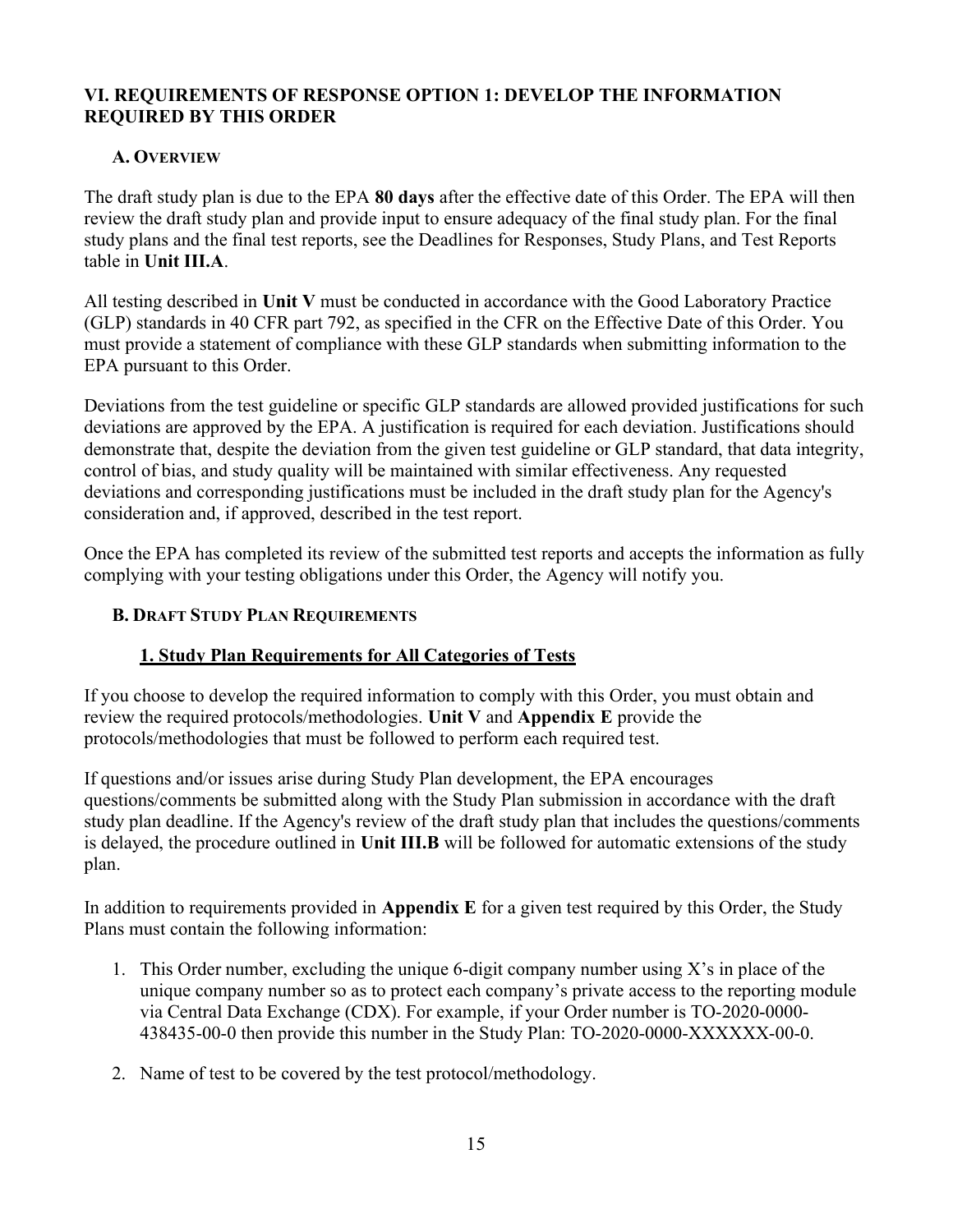- 3. The name/number of the protocol/methodology identified in this Order which you intend to follow, a copy of the identified protocol/methodology with your proposed modifications, or a copy of the alternate protocol/methodology you propose to use. Justification(s) must be provided for any deviation from the protocol/methodology provided in this Order.
- 4. The identity of and supporting data on the chemical substance to be tested including physical constants, spectral and chromatographic data, chemical analysis, and stability under test and storage, and test conditions required by the protocol. A Certificate of Analysis of the test substance must be provided.
- 5. The sampling and analytical method that will be used.
- 6. A description of the preparation and processing of samples that will be done before sampling and during sampling, including equilibration, weighing, calibration, test conditions (temperature, humidity), number and type of samples, and identification of equipment and accessories used (make, model, size/capacity, and operating conditions), including the specific sampling media and sampling instruments that will be used.
- 7. A description of all quality assurance and quality control protocols used.
- 8. The name(s) and address(es) of the company(ies) sponsoring the test and whether they comprise a testing consortium.
- 9. The name(s), mailing address(es), phone number(s), and e-mail address(es) of the appropriate individual(s) for the EPA to contact concerning the planned test.
- 10. The name of the testing facility and the names, mailing addresses, telephone numbers, and email addresses of the testing facility's administrative officials, study director/project managers and quality control officer responsible for ensuring the testing protocol follows appropriate quality assurance and quality control procedures.

### 2. Modifying a Required Protocol/Methodology in a Draft Study Plan

The draft study plan must include the required protocols/methodologies outlined in Unit VI.A.1 and Appendix E. If you believe modifications of these required protocols/methodologies are necessary, you should propose the modification in the draft study plan and submit to the EPA with request for the Agency to consider the modifications. Any consultation regarding modifications to the required protocols/methodologies will not extend the deadline for submission of the draft study plan.

Any submitted requests for modifications of the required protocols/methodologies must include a detailed description of the proposed modification as well as a detailed description of the justification and reasoning for such modifications. Requests for modifications of protocol/methodology or the use of an alternate protocol/methodology must discuss why such changes are appropriate and whether they could alter the validity of the study. The rationales do not have to be listed in a separate document in the study plan if they are included and clearly identified in the relevant section of the study plan describing the protocols/methodologies.

If the EPA has concerns about the requested protocol/methodology or your requested modifications of the required protocol/methodology, the Agency will inform you of concerns that must be addressed before the EPA will approve your study plan. The Agency has 15 days from the deadline for the study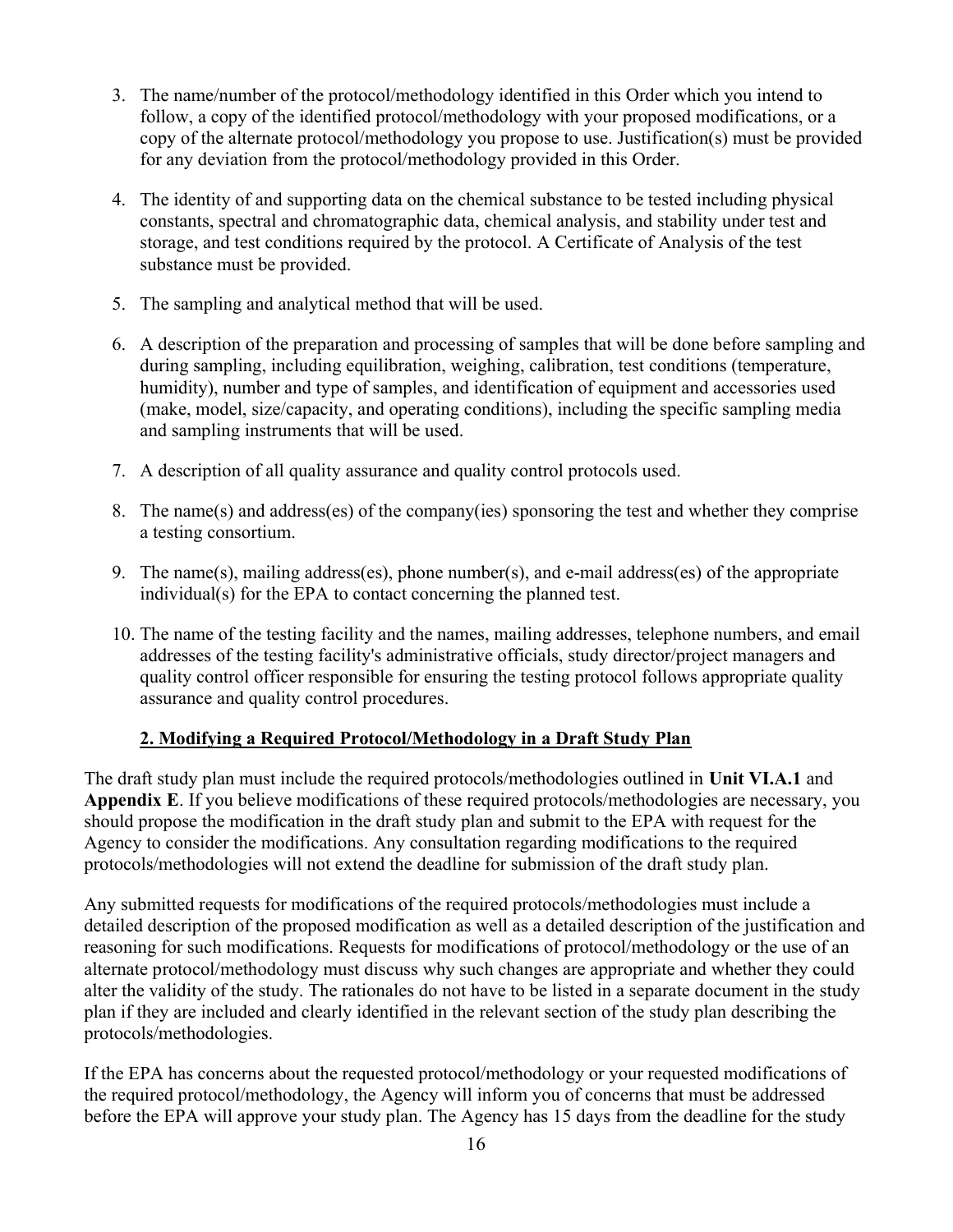plan to respond. For each day following this period that the EPA does not respond, the Agency will extend the deadline for the final study plan by one day (see Unit III).

## 3. EPA Review of Study Plans and Final Test Report

The EPA will not conduct a substantive review of any draft study plan that does not meet the requirements as provided in Unit IV.B.1 and Appendix E. Such a submission does not constitute meeting the deadline for the draft study plan submission. Unit III provides information on deadlines and the EPA response timelines.

Failure to submit a draft study plan, final study plan, and final test report which do not fully comply with the terms of this Order and by the deadlines provided in Unit III may result in a violation of TSCA section 15.

### a. Study Plans

Following review of a draft study plan submission, the EPA will indicate what modifications, if any, are required and must be incorporated into the final study plan. Accompanying a proposed final study plan submission, the submitter must provide a clean and red-lined version. The red-lined version will indicate the changes incorporated into the final study plan as compared with the draft study plan submission.

If the EPA requires modifications to a submitted draft study plan, the Agency may elect to provide a line-by-line list of comments that must be addressed and corrected before a final study plan will be approved. If the submitter receives a line-by-line list of comments, the submitter must address each individual comment and include this in their response to the Agency along with the proposed final study plan.

Prior to initiating any test, the Company/Consortium must first address the EPA's input on the study plan and receive the Agency's acceptance of the final study plan.

The EPA's acceptance of a final study plan does not constitute pre-acceptance of any future test results. If testing conducted according to a requested protocol/methodology or requested modifications of the required protocol/methodology is initiated prior to EPA approval, that testing will not satisfy the requirements of the Company under this Order.

If, after the final study plan has been approved or after testing is underway, you wish to make a modification to an identified protocol/methodology or use a different protocol/methodology, you must submit a request to the EPA to make these changes in your study and you must still meet the deadlines set out in Unit V and Appendix E for the relevant test or request an extension (see also Unit III.C), if needed.

Note that submitting questions to the EPA regarding study plan requirements will not extend the deadline for a study plan submission.

### b. Final Test Reports

Once the EPA has completed its initial review and accepted data for all test reports subject to this Order for a given testing requirement, the Agency will notify the designated contact for the company or consortium subject to this Order that this testing requirement has been satisfied, which in turn will close out the testing requirement of this Order for the companies and participants in any consortium subject to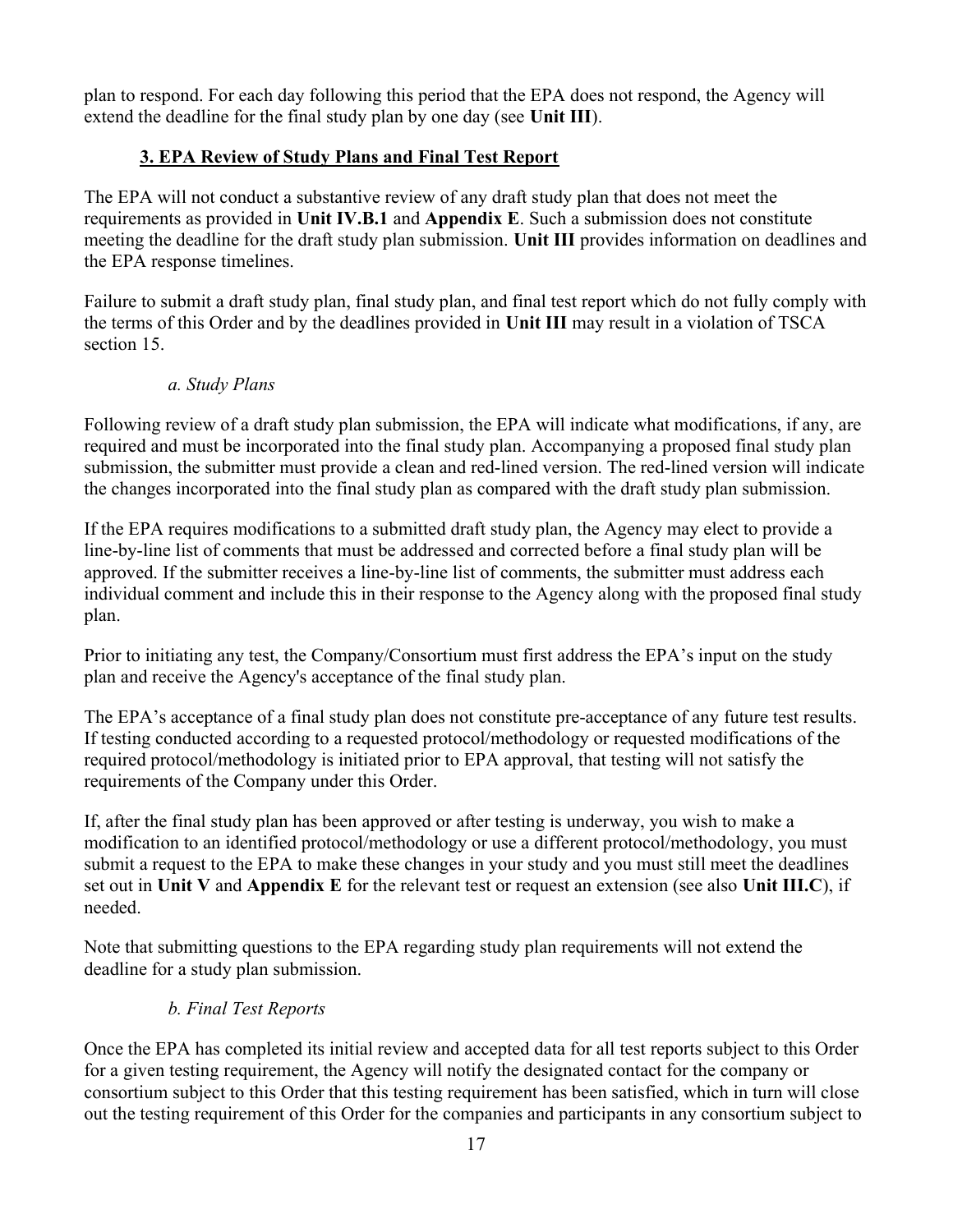this Order. Failure to file a final test report meeting all the requirements in this Order by the deadline in Unit III is a violation of TSCA. Your final test report must be submitted along with the data in the associated Organisation for Economic Co-operation and Development (OECD) harmonized template format, if available. OECD harmonized templates can be located at https://www.oecd.org/ehs/templates/harmonised-templates.htm<sup>6</sup>:

Earthworm Reproduction Test (Eisenia fetida/Eisenia andrei), OECD 222 (2016)

• Harmonized Template Identifier: 50-1

Avian Reproduction Test (OCSPP 850.2300)

• Harmonized Template Identifier: 53

## VII. FEES FOR SUBMITTING INFORMATION

Per 40 CFR § 700.45, and taking into account the inflation adjustment that went into effect on January 1, 2022, the Test Order fee is \$11,650 to be split evenly among the manufacturers who are required to test a chemical substance or mixture subject to the Test Order (accounting for small business considerations). Processors are not subject to this fee, nor are manufacturers who submit existing information or receive an exemption in compliance with this Order.

Small businesses may be subject to no more than 20% of the amount of the applicable fee. A company may qualify for a "small business concern" discount if their total number of employees is at or below the maximum allowed in the final rule for that company's North American Industry Classification System (NAICS) code (see 40 CFR 700.43). In order for an entity to qualify as a "small business concern," its number of employees shall not exceed the size standard for the applicable industry. When calculating the number of employees, the company must include the employees of all parent and subsidiary companies within the corporate chain. Please note that small business fees are only applicable to qualifying small businesses who are either not associated with a consortium or associated with an allsmall business consortium. See this webpage for more information: https://www.epa.gov/tsca-fees/tscafees-and-small-businesses<sup> $2$ </sup>.

A company can identify itself as a small business when responding to this Order via the CDX application. The "small business concern" discount will be included in the determination of companyspecific invoices for the distribution of the \$11,650 fee across all manufacturers conducting testing for the given Test Order. Where a consortium is responsible for the fee for its members for purposes of this Order, and at least one of the members is not a small business, the EPA does not apply a "small business concern" discount to the portion of the \$11,650 distributed to the consortium.

Fees for Test Orders under TSCA section 4 will be invoiced electronically by the EPA. Invoice notices will be populated into the specific user's "Copy of Record" screen in CDX and will contain a button that will initiate the payment process. When an invoice is generated, notification e-mails will be sent to the user's CDX inbox and the e-mail address associated with the relevant CDX account. Payment information will be collected in CDX and then submitted to Pay.gov for processing.

<sup>6</sup> https://www.oecd.org/ehs/templates/harmonised-templates.htm

<sup>7</sup> https://www.epa.gov/tsca-fees/tsca-fees-and-small-businesses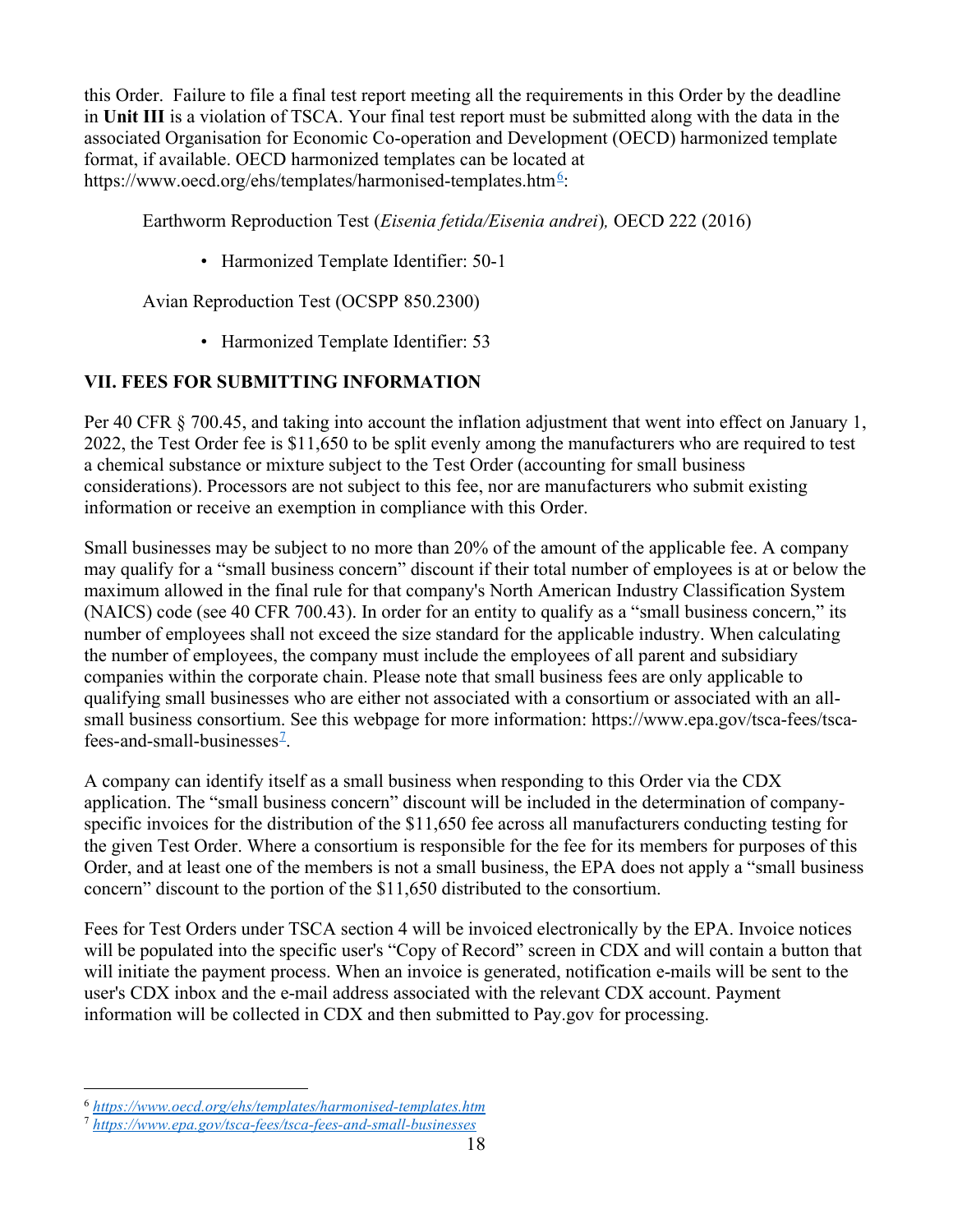Note that there are many fees associated with TSCA-related activities. See this webpage for more information: https://www.epa.gov/tsca-fees/tsca-fees-table  $\frac{8}{5}$ . The TSCA section 4 Test Order fee is separate from these fees. A company's inclusion in or exclusion from other TSCA fees is unrelated to that company's status with regards to TSCA section 4 Test Order fees.

Pursuant to 40 CFR § 700.45, the applicable fee shall be paid in full no later than 120 days after the effective date of the Order. Should the EPA invoice the fee more than 90 days after the effective date of the Order, payment will be due within 30 days of such invoicing.

## VIII. INSTRUCTIONS IF YOU CHOOSE TO PARTICIPATE IN A CONSORTIUM

If you choose to form or join a consortium to share in the cost of developing the required information, you (as well as the other Order recipients who are participants in the consortium) must, individually in the CDX portal, state your intention to participate in a testing consortium for each specific chemical and specific test. Consortium participants must individually respond in the CDX portal with their intent to participate before designated leads are able to add them to the consortium.

In addition, the designated lead for the consortium must submit a consortium response to the EPA in the CDX portal. The response must confirm the formation of the consortium, identify its member companies, and list the testing obligations that the consortium plans to fulfill on behalf of each company by indicating each specific test. The response must also include contact information for the designated lead of the consortium, who must be domiciled in the United States. The designated lead for the consortium must submit the response and required information on behalf of the consortium and its member companies by the deadlines listed in Unit III.A. Submissions made on behalf of the consortium must be in accordance with instructions in Appendix C. Note that a consortium lead need not be a recipient of an Order; other entities (such as trade organizations) may act as a lead and submit the information required under this Order. After the results of the last required test of this Order are submitted and the EPA accepts the information as complying with this Order, or the Agency accepts existing information submitted by the Consortium, the EPA will provide notification of compliance with this Order to this Order's recipients and the designated lead of the consortium.

Even if you agree to jointly submit the information as part of a consortium, each Order Recipient is still required to comply with this Order (with the study plan and results being submitted by the consortium) and is individually liable in the event of any failure to comply with this Order. If the consortium fails to submit the information or meet any of the requirements of this Order on your behalf, you will be in violation of this Order unless you submit the required information or meet the requirement individually.

The Agency has provided a list of the manufacturers and processors that have received this Order at the top of this Order in the Summary Information section. This list of manufacturers and processors can be used to help Order Recipients form a consortium to jointly develop information, consolidate testing and share the cost of testing. Information on cost sharing is provided in Appendix B.

## IX. CONFIDENTIALITY

Under TSCA section 14(b)(2), health and safety studies submitted under TSCA and data reported to or otherwise obtained by the Administrator from health and safety studies are not protected from disclosure if the studies and data concern a chemical that is offered for commercial distribution, or for which

<sup>8</sup> https://www.epa.gov/tsca-fees/tsca-fees-table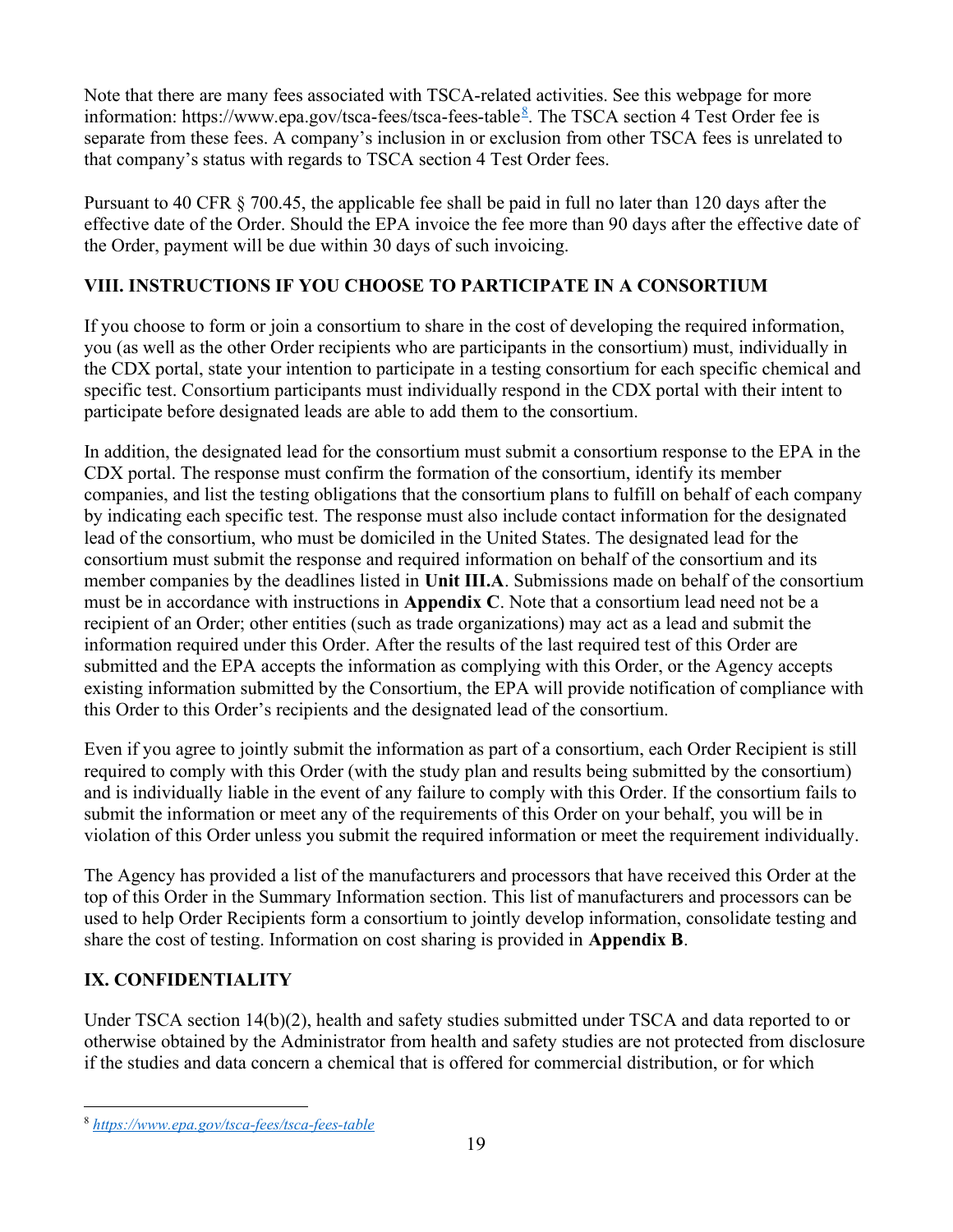testing is required under TSCA section 4 or notification is required under TSCA section 5. However, TSCA section 14(b)(2) does not apply to information that discloses processes used in the manufacturing or processing of a chemical substance or mixture or, in the case of a mixture, the portion of the mixture comprised of the chemical subject to this Order. Therefore, some or all of the information in the studies required to be submitted under this Order might not be eligible for TSCA confidential business information (CBI) protections.

Information submitted under TSCA that you wish to have the EPA protect as CBI must be clearly identified as such when submitted. For sections of the report that are claimed as CBI, the report must be accompanied by a sanitized version of the report only removing the specific information claimed as CBI. A sanitized test report that redacts all or most of the study may be rejected by the Agency as not satisfying the requirements of this Order.

When claiming information as CBI, you must certify to the following:

"I hereby certify to the best of my knowledge and belief that all information entered on this form is complete and accurate.

I further certify that, pursuant to 15 U.S.C. § 2613(c), for all claims for confidentiality made with this submission, all information submitted to substantiate such claims is true and correct, and that it is true and correct that

(i) My company has taken reasonable measures to protect the confidentiality of the information;

(ii) I have determined that the information is not required to be disclosed or otherwise made available to the public under any other Federal law;

(iii) I have a reasonable basis to conclude that disclosure of the information is likely to cause substantial harm to the competitive position of my company; and

(iv) I have a reasonable basis to believe that the information is not readily discoverable through reverse engineering.

Any knowing and willful misrepresentation is subject to criminal penalty pursuant to 18 U.S.C. §  $1001.$ "

In addition, information claimed as CBI must be substantiated upon submission, with the exception of information described in TSCA section 14(c)(2). Guidance for substantiating CBI claims may be found at https://www.epa.gov/tsca-cbi/what-include-cbi-substantiations.

Failure to follow the statutory requirements for asserting and substantiating a CBI claim may result in the information being made available to the public without further notice to the submitter.

When a claim of CBI under TSCA section 14 is approved by the EPA, the Administrator will generally protect that information from disclosure for 10 years (unless the protection from disclosure is withdrawn by the person that asserted the claim), whereupon the claim must be reasserted and re-substantiated if the submitter wishes to maintain the CBI claim. In certain cases, the Agency may review claims prior to the expiration of the 10-year period.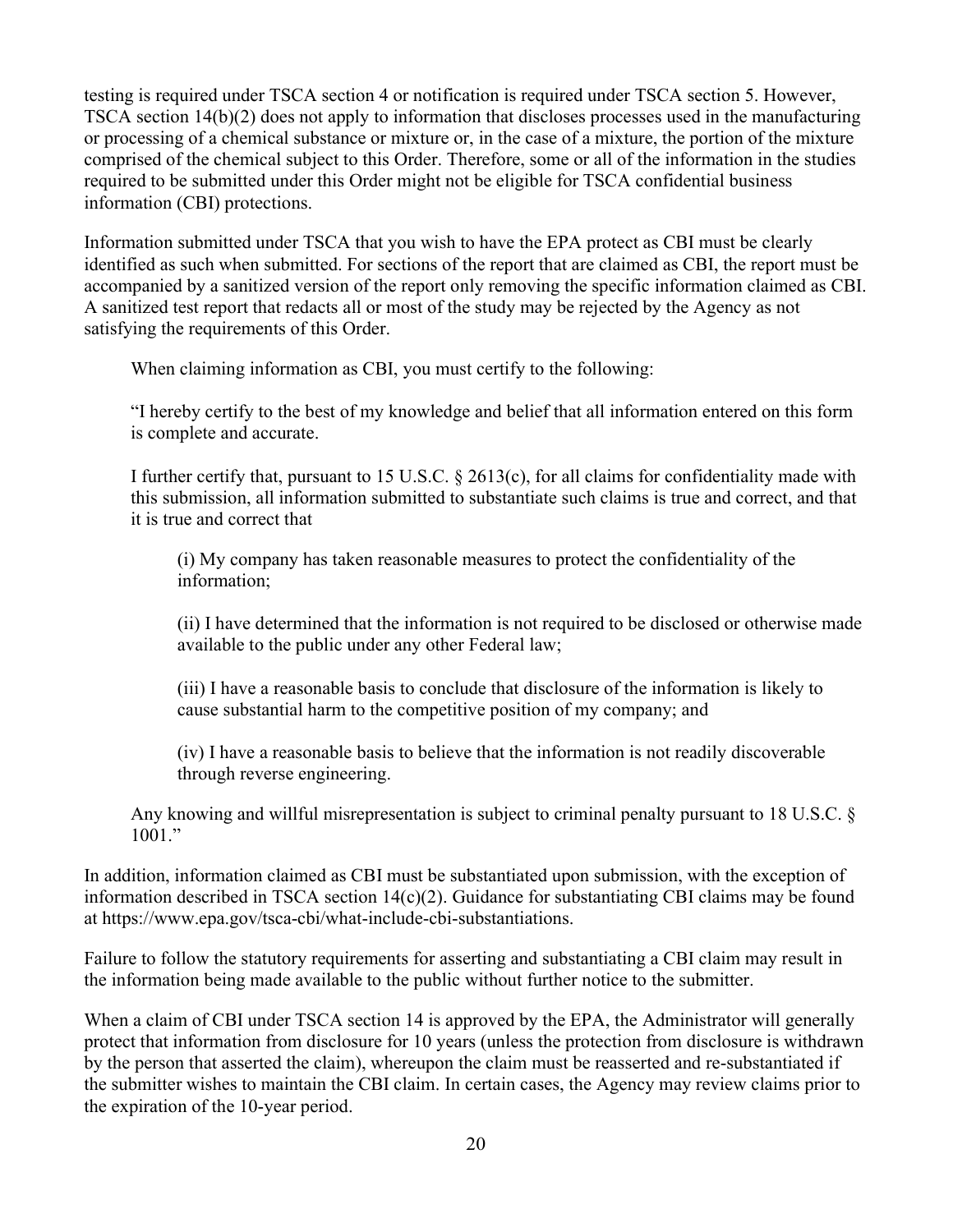Under circumstances stated in TSCA section 14(d), the EPA may disclose information claimed as CBI to other persons including, for example, Federal and State authorities, health and environmental professionals, poison control centers, and emergency responders.

## X. CONSEQUENCES OF FAILURE TO COMPLY WITH THIS ORDER

Failure to comply with any of the requirements in this Order is a violation of TSCA section 15 and could subject you to civil and/or criminal penalties under TSCA section 16, 15 U.S.C. § 2615 as modified by the Federal Civil Penalties Inflation Adjustment Act. Each day that failure to meet the requirements continues constitutes a separate violation.

## XI. REFERENCES

The following is a listing of the documents that are generally applicable to this Order. Appendix E provides references specific to certain testing requirements in this Order. Please note that references, guidance, and information from additional sources could be considered, with EPA approval, during the development of study plans.

The docket includes these documents and other information considered by the EPA, including documents that are referenced within the documents that are included in the docket, even if the referenced document is not physically located in the docket. For assistance in locating these other documents, please consult the technical person listed under FOR FURTHER INFORMATION CONTACT.

General References for this Test Order

1. U.S. EPA (2021). 1,1,2-Trichloroethane Test Order [EPA-HQ-OPPT-2018-0421]. Washington DC: U.S. Environmental Protection Agency, Office of Chemical Safety and Pollution Prevention (OCSPP).

https://www.epa.gov/assessing-and-managing-chemicals-under-tsca/tsca-section-4a2-test-order-112-trichloroethane $\frac{9}{2}$ 

2. U.S. EPA (2020a). Final Scope of the Risk Evaluation for 1,1,2-Trichloroethane [EPA-740-R-20-003]. Washington DC: U.S. Environmental Protection Agency, Office of Chemical Safety and Pollution Prevention (OCSPP).

https://www.epa.gov/sites/default/files/2020-09/documents/casrn\_79-00-5\_112 trichloroethane finalscope.pdf $10$ 

3. U.S. EPA (2020b). Use Report for 1,1,2-Trichloroethane (CASRN 79-00-5) [EPA-HQ-OPPT-2018-042]. Washington DC: U.S. Environmental Protection Agency, Office of Pollution Prevention and Toxics (OPPT). https://www.regulations.gov/document/EPA-HQ-OPPT-2018-0421-0018<sup>11</sup>

Earthworm Reproduction (Eisenia fetida/Eisenia andrei) Test References

<sup>9</sup> https://www.epa.gov/assessing-and-managing-chemicals-under-tsca/tsca-section-4a2-test-order-112-trichloroethane

<sup>&</sup>lt;sup>10</sup> https://www.epa.gov/sites/default/files/2020-09/documents/casrn\_79-00-5\_112-trichloroethane\_finalscope.pdf

<sup>11</sup> https://www.regulations.gov/document/EPA-HQ-OPPT-2018-0421-0018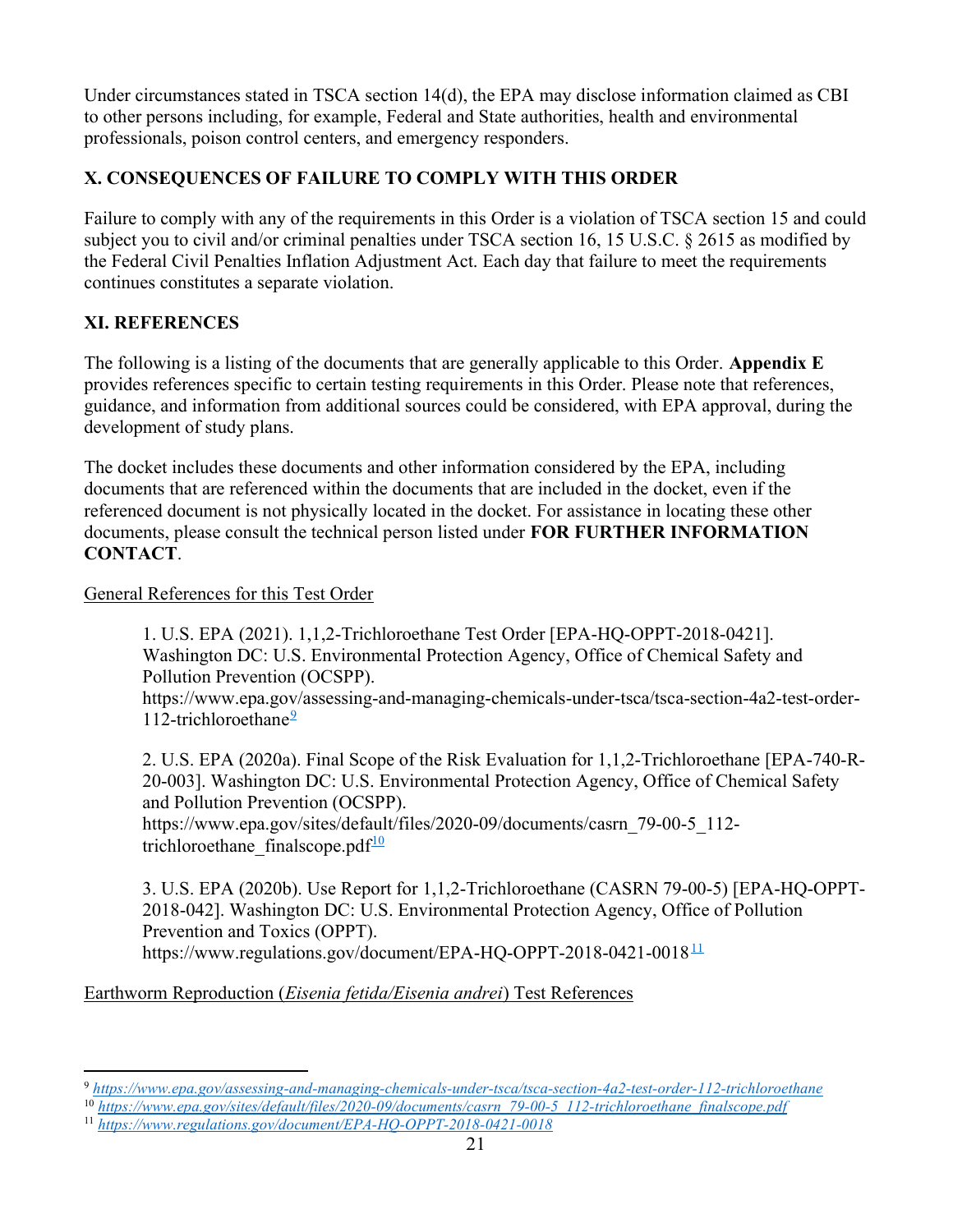4. OECD. (2016). Test No. 222: Earthworm Reproduction Test (Eisenia fetida/Eisenia andrei). Paris, France: OECD Guidelines for the Testing of Chemicals, Section 2, OECD Publishing. https://doi.org/10.1787/9789264264496-en $\frac{12}{2}$ 

#### Avian Reproduction Test References

5. Elovaara, E., Hemminki, K., Vainio, H. (1979). Effects of Methylene Chloride, Trichloroethane, Trichloroethylene, Tetrachloroethylene and Toluene on the Development of Chick Embryos. Toxicology, Volume 12, Issue 2, Pages 111-119, ISSN 0300-483X. https://doi.org/10.1016/0300-483X(79)90037-4 $\frac{13}{12}$ 

6. U.S. EPA (2012). OCSPP 850.2300: Avian Reproduction Test [EPA 712C-023]. Washington DC: U.S. Environmental Protection Agency, Office of Chemical Safety and Pollution Prevention (OCSPP).

https://www.regulations.gov/document/EPA-HQ-OPPT-2009-0154-0012 $\frac{14}{1}$ 

7. U.S. EPA (2020). Final Guidance for Waiving Sub-Acute Avian Dietary Tests for Pesticide Registration and Supporting Retrospective Analysis. Washington DC: U.S. Environmental Protection Agency, Office of Pesticide Programs (OPP). https://www.epa.gov/sites/default/files/2020-02/documents/final-waiver-guidance-avian-sub-

acute-dietary.pd $f^{\frac{15}{2}}$ 

8. U.S. Geological Survey (USGS). (1991). USGS Monitoring Data: National Water Quality Monitoring Council [Database] – Air, Groundwater, Sediment, Soil, Surface Water, Tissue. http://www.waterqualitydata.us/portal $1/16$ 

## XII. PAPERWORK REDUCTION ACT NOTICE

This collection of information is approved by the Office of Management and Budget (OMB) under the Paperwork Reduction Act, 44 U.S.C. § 3501 et seq. (OMB Control No. 2070-0033). Responses to this collection of information are mandatory under the Toxic Substances Control Act (TSCA), 15 U.S.C. § 2601 et seq. An agency may not conduct or sponsor, and a person is not required to respond to, a collection of information unless it displays a currently valid OMB control number. The public reporting and recordkeeping burden for this collection of information is estimated to be 137 hours for the average response on a per-chemical basis. Under the PRA, burden is defined at 5 CFR 1320.3(b). Send comments on the Agency's need for this information, the accuracy of the provided burden estimates and any suggested methods for minimizing respondent burden to the Regulatory Support Division Director, U.S. Environmental Protection Agency (2821T), 1200 Pennsylvania Ave., NW, Washington, D.C. 20460. Include the OMB control number in any correspondence. Do not send the completed form to this address.

## XIII. FOR FURTHER INFORMATION CONTACT

For technical information contact: TSCATestOrders@epa.gov.

<sup>12</sup> https://doi.org/10.1787/9789264264496-en

<sup>13</sup> https://doi.org/10.1016/0300-483X(79)90037-4

<sup>14</sup> https://www.regulations.gov/document/EPA-HQ-OPPT-2009-0154-0012

<sup>15</sup> https://www.epa.gov/sites/default/files/2020-02/documents/final-waiver-guidance-avian-sub-acute-dietary.pdf

<sup>16</sup> http://www.waterqualitydata.us/portal/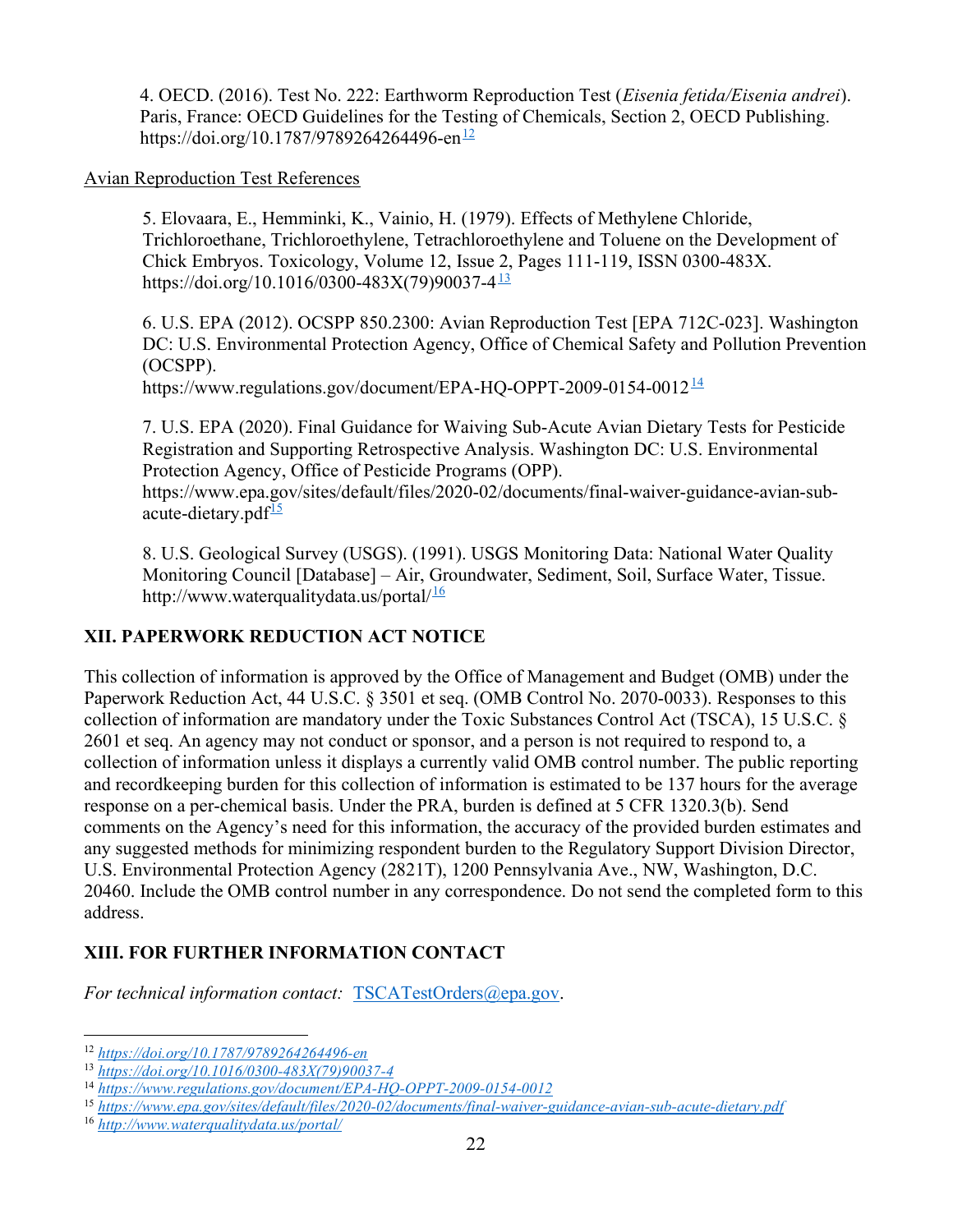For general information contact: The TSCA-Hotline, ABVI-Goodwill, 422 South Clinton Ave., Rochester, NY 14620; telephone number: (202) 554-1404; email address: TSCA-Hotline@epa.gov.

## XIV. SIGNATURE

Under the authority in TSCA section 4(a)(2), the United States Environmental Protection Agency hereby issues this Order to take effect on the date of my signature.



## Michal Freedhoff,

Assistant Administrator, Office of Chemical Safety and Pollution Prevention.

Enclosures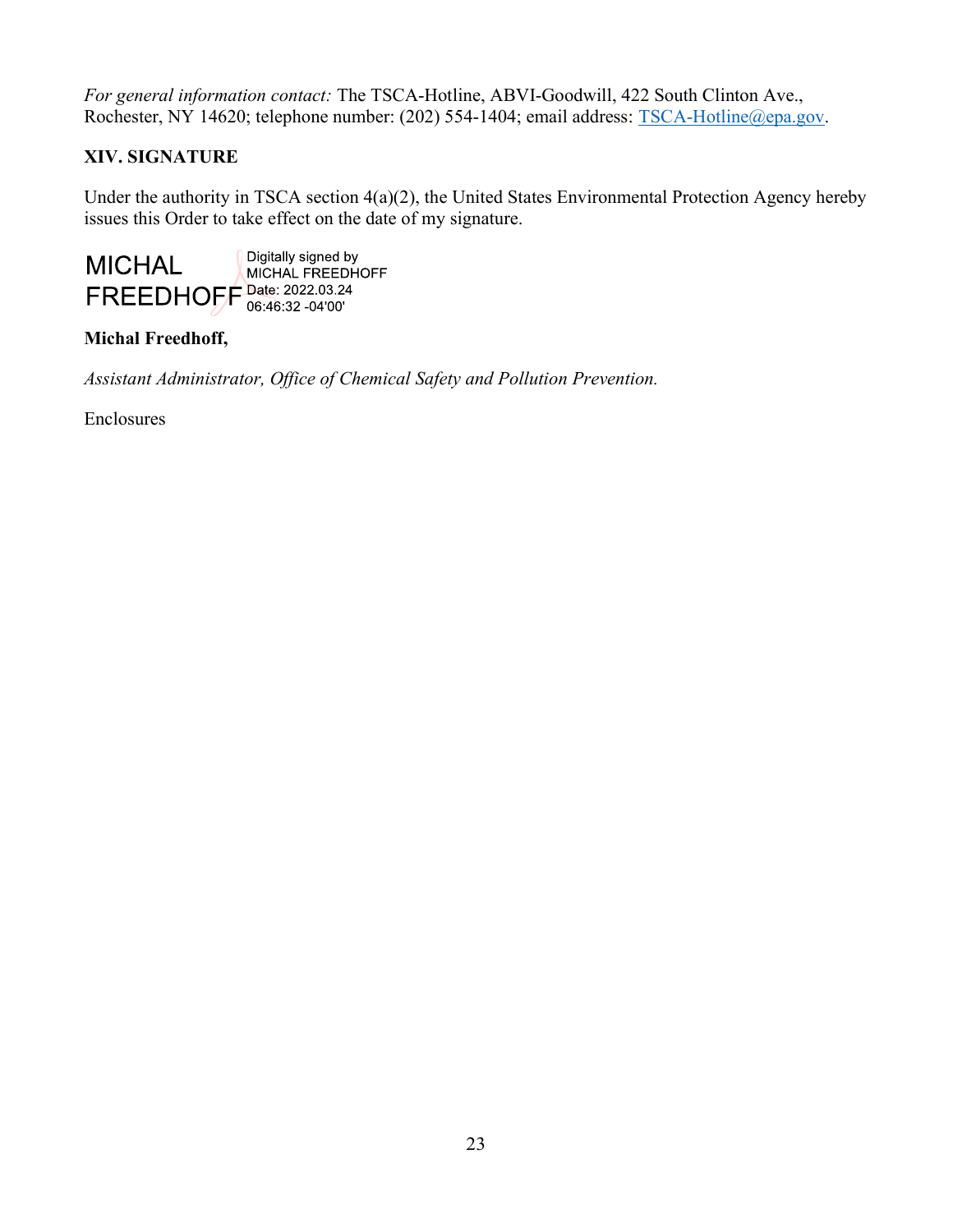## APPENDIX A - EQUIVALENCE DATA

For purposes of this Order, "equivalence data" means "chemical data or biological test data intended to show that two substances or mixtures are equivalent." Also, when a chemical substance is "equivalent," it means "that a chemical substance is able to represent or substitute for another in a test or series of tests, and that the data from one substance can be used to make scientific and regulatory decisions concerning the other substance," as defined in 40 CFR § 790.3.

If testing under TSCA section 4(a) is required of an equivalent chemical substance, the EPA may grant an exemption from testing to the manufacturer or processor of one substance if the information required under TSCA section 4(a) is submitted or is being developed on the other, and the manufacturer or processor submits the following information to support equivalence with its exemption application:

- 1. The chemical identity of each chemical substance or mixture manufactured or processed by the applicant for which the exemption is sought. The exact type of identifying data required may be specified in this Order and may include all characteristics and properties of the applicant's substance or mixture, such as boiling point, melting point, chemical analysis (including identification and amount of impurities), additives, spectral data, and other physical or chemical information that may be relevant in determining whether the applicant's substance or mixture is equivalent to the specific test substance.
- 2. The basis for the applicant's belief that the substance or mixture for which the exemption is sought is equivalent to the test substance or mixture.
- 3. Any other data which exemption applicants are directed to submit in this Order which may have bearing on a determination of equivalence. This may include a description of the process by which each chemical substance or mixture for which an exemption is sought is manufactured or processed prior to use or distribution in commerce by the applicant.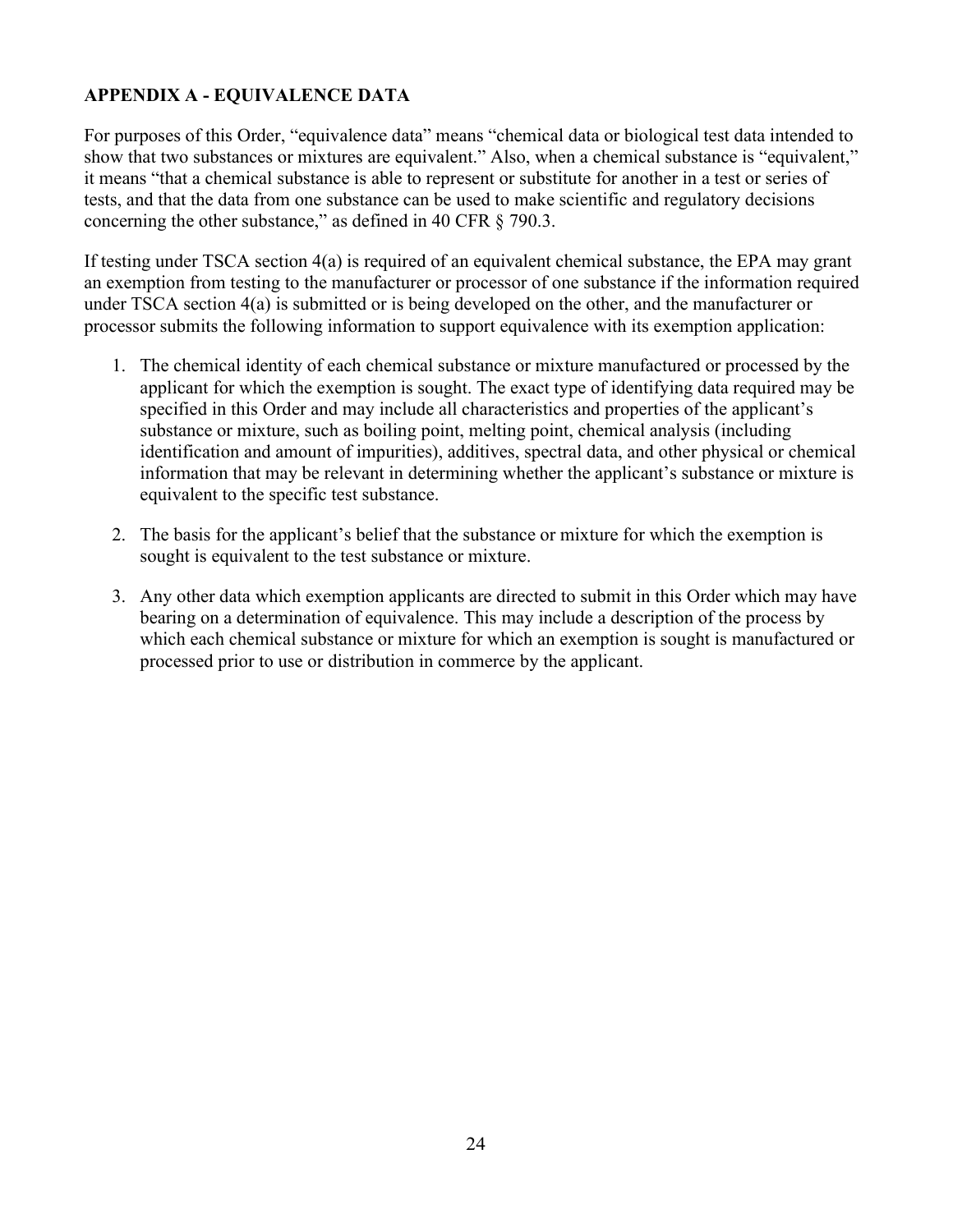### APPENDIX B - COST SHARING

The EPA encourages Order recipients that are responsible for developing the same information on the same chemical(s) to avoid duplicative testing and share the cost of information development. If a test is conducted according to a final, approved protocol, it is sufficient that the test is conducted once. Two ways to avoid duplicative testing are discussed in this Order. They are forming or joining a consortium, discussed in Unit VIII, or requesting an exemption, discussed in Unit IV.B.3.

#### Consortia

Persons that form or join a consortium typically execute an agreement with the other members of the consortium concerning how costs will be shared and how the consortium will operate.

#### Exemptions

Persons that receive exemptions from testing have an obligation to reimburse the person(s) who perform the testing and submit the required information that is the basis for the exemption for a portion of the costs incurred in complying with the requirement to submit such information, and any other person required to contribute to a portion of such costs. Apportionment of costs between persons receiving exemptions and the person who actually conducts the test(s) is ideally negotiated between the companies involved, without the EPA's participation. The Agency has promulgated regulations that explain how the EPA views fair and equitable reimbursement in the context of TSCA section 4(a) test rules. In general, those regulations (40 CFR § 791.40 through § 791.52) make a presumption that a person's fair share of the test costs is in proportion to their share of the total production volume of the test chemical over a specified period of time that begins one calendar year before the effective date of the rule and continues up to the latest data available upon resolution of a dispute. While those regulations do not apply to TSCA section 4 orders, you may wish to consider them as you decide how to share the costs.

If persons subject to an order include a person that has been granted an exemption and agreement cannot be reached on the amount and method of sharing the cost of developing the information, the person whose information is the basis for the exemption may request that the Administrator order the person(s) granted the exemption to provide fair and equitable reimbursement after considering all relevant factors, including the share of the market and the effect on the competitive position of the person required to provide reimbursement in relation to the person to be reimbursed. See TSCA section 4(c)(3)(A). Upon receipt of such a request, the EPA will determine fair and equitable reimbursement and issue an order accordingly. The Agency may, at its discretion, make use of procedures and standards applicable to data reimbursement regarding TSCA section 4 rules, contained in 40 CFR part 791.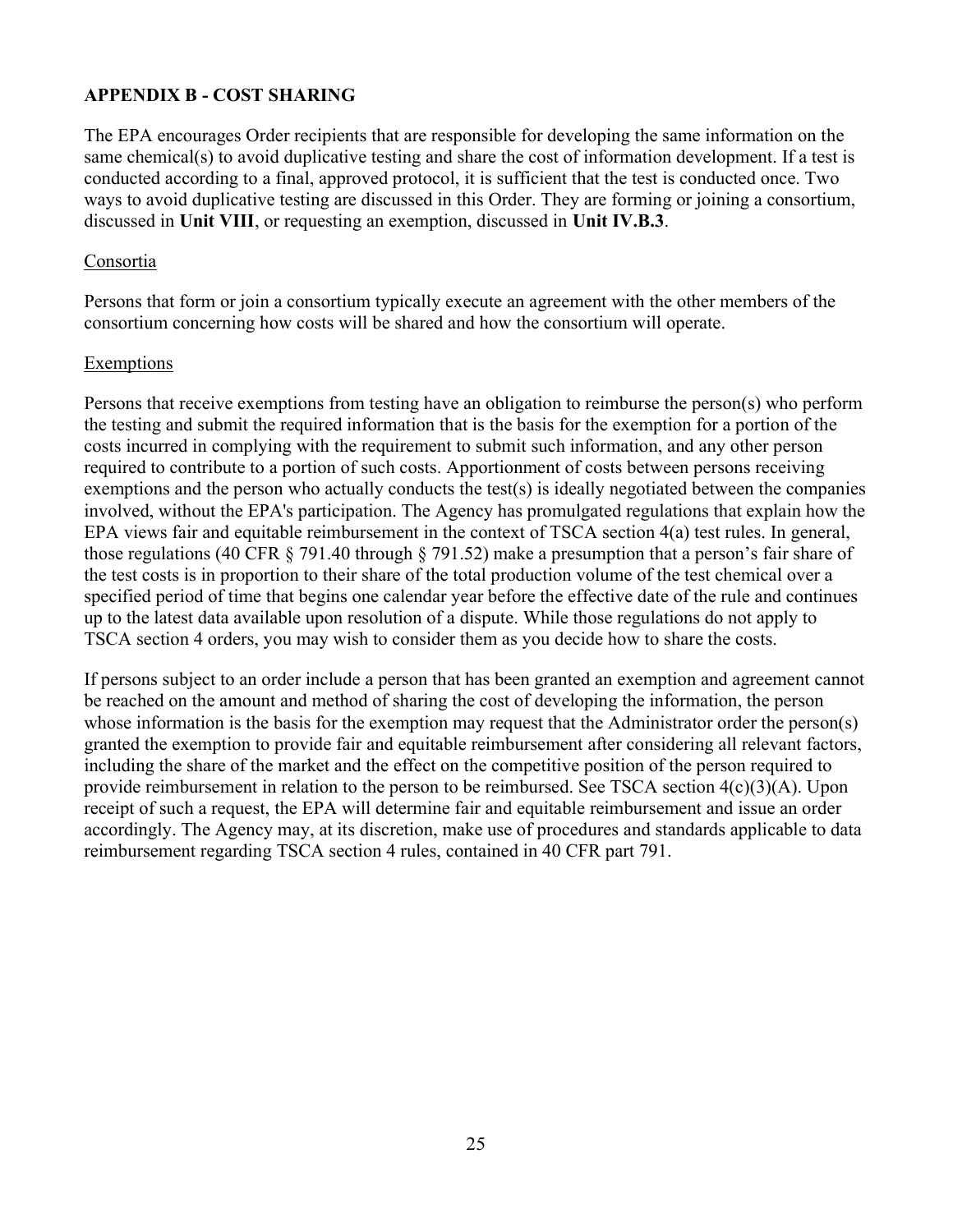### APPENDIX C - HOW TO ACCESS THE CDX APPLICATION AND RECORDKEEPING REQUIREMENTS

### How to Access the CDX Application

The initial response, draft and final study plans, final test reports with underlying data, existing studies, any testing related requests, and all related correspondence must be submitted electronically to the EPA as follows:

- 1. Submit to the EPA's CDX system. CDX is the point of entry on the Environmental Information Exchange Network (Exchange Network) for submissions to the Agency.
- 2. The URL for the CDX website is https://cdx.epa.gov/ $\frac{17}{2}$  which takes you to the CDX homepage.
- 3. On the homepage you may select "Log in" or, if you haven't already registered, select "Register with CDX."
- 4. Once you have logged on to CDX, follow the instructions for submitting TSCA section 4 order information. To access the instructions, select "Report electronically" on the EPA Internet homepage at https://www.epa.gov/assessing-and-managing-chemicals-under-tsca/electronicreporting-requirements-certain-information#data $^{18}$ .
- 5. The CDX Help Desk is available for data submission technical support between the hours of 8:00 am and 6:00 pm (EST) at 1-888-890-1995 or helpdesk@epacdx.net. The CDX Help Desk can also be reached at 970-494-5500 for international callers.

The EPA may revise these submission instructions with advance notice.

### Recordkeeping

You must retain copies of all information documenting your compliance with this Order for ten years. This includes your response and other documents and correspondence submitted to comply with this Order, such as test protocols, testing related requests, final test reports with their underlying data, and any penalties remitted.

<sup>17</sup> https://cdx.epa.gov/

<sup>&</sup>lt;sup>18</sup> https://www.epa.gov/assessing-and-managing-chemicals-under-tsca/electronic-reporting-requirements-certaininformation#data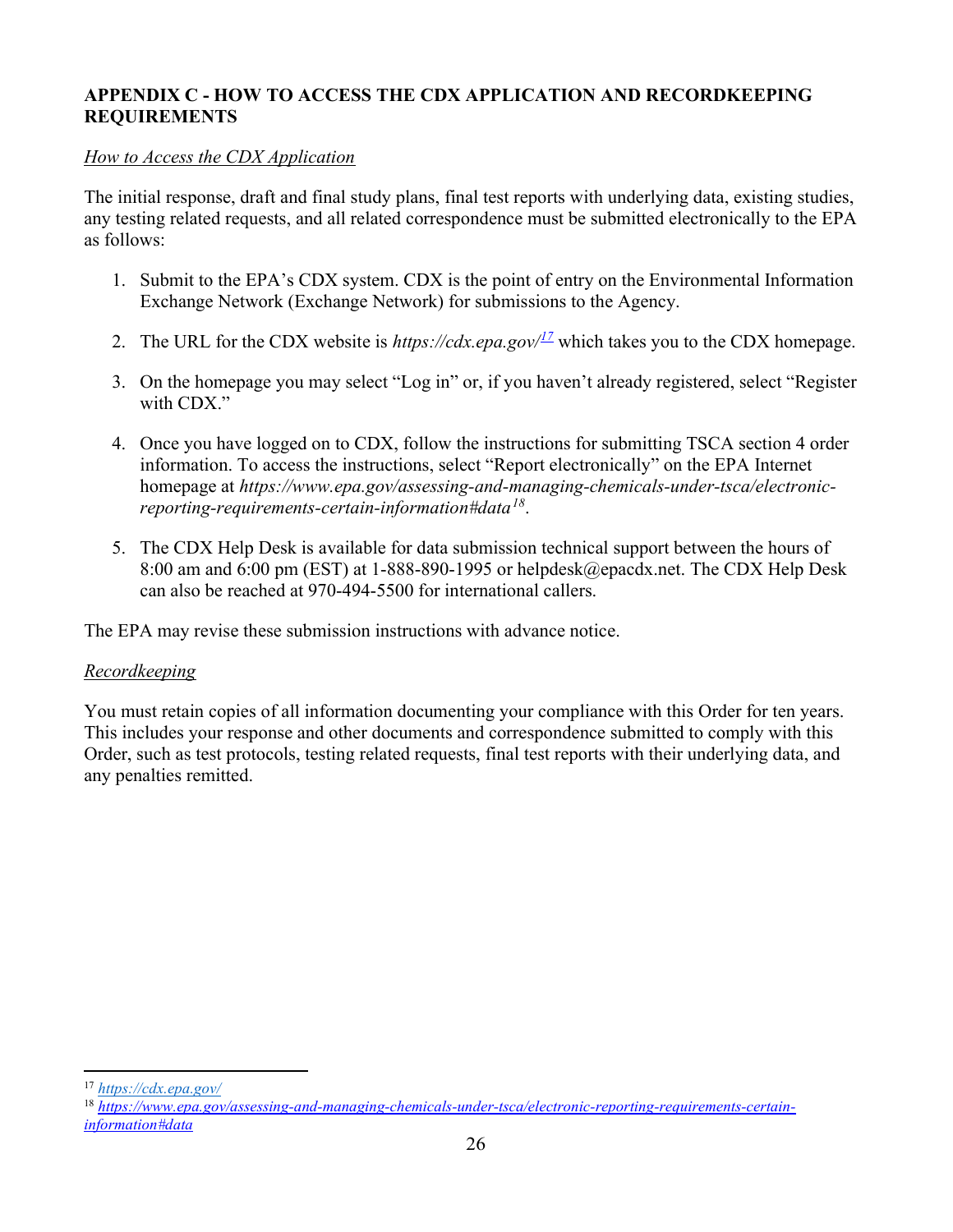## APPENDIX D - ORDER RECIPIENT SELECTION

This Appendix describes the process by which the EPA identified recipients of this Order. This information is for your use, and does not govern the obligations under this Order or the identities of the companies subject to this Order. A recipient of this Order that manufactures or processes the chemical as per the definitions provided in Unit I.B is subject to this Order, regardless of the basis on which the Agency identified the recipient.

The manufacturers and processors of the chemical subject to this Order were determined in the following manner:

The EPA included in this Order as recipients all companies comprising the final list of manufacturers subject to fee payments<sup>19</sup> for p-dichlorobenzene developed under the "Fees for Administration of Toxic Substances Control Act" rule in 2020, as well as, manufacturers identified by other sources, including Toxics Release Inventory<sup>20</sup> (TRI) reporting from 2016 to 2020 and Chemical Data Reporting (CDR) reporting from 2020. The Agency also included in this Order Companies who reported as "Processors" of this chemical to the 2016 to 2020 TRI. Although the EPA recognizes that there are processors who do not report to TRI, this database was used to identify processors for the purposes of this order because it is the Agency's most comprehensive source to establish a well-verified list of processing companies.

<sup>19</sup> https://www.epa.gov/tsca-fees/final-list-fee-payers-next-20-risk-evaluations

<sup>20</sup> https://www.epa.gov/toxics-release-inventory-tri-program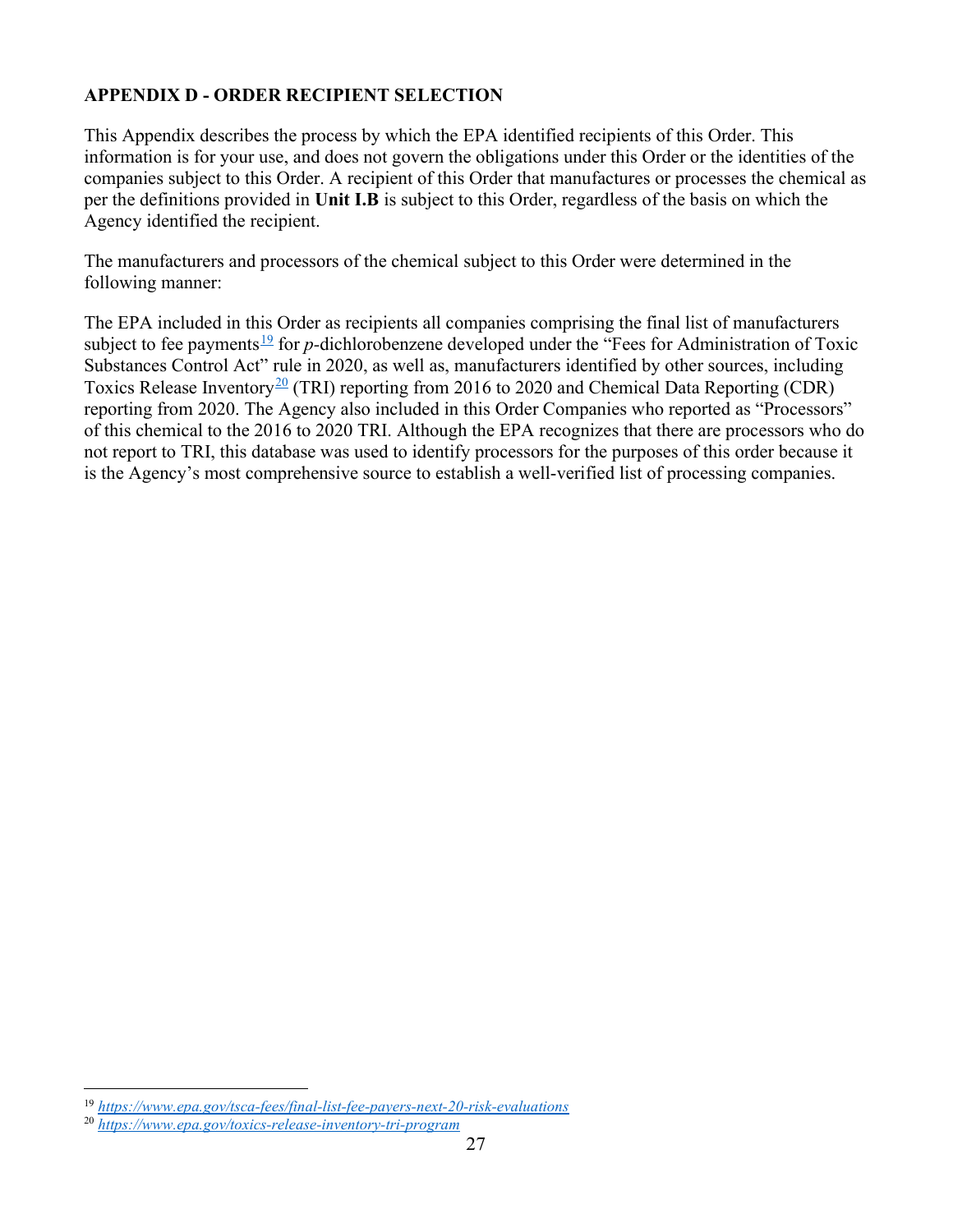### APPENDIX E - SPECIFIC REQUIREMENTS AND GUIDANCE FOR THIS ORDER

This appendix provides requirements of study plans and test reports for specific testing requirements of this Order. Additionally, this appendix provides additional reference material(s) associated with the testing required in this Order.

For information on how the EPA determined the need for the testing requirements of this Order, refer to Unit II.B.

#### I. ENVIRONMENTAL HAZARD

#### a. Earthworm Reproduction Test (Eisenia fetida/Eisenia andrei), OECD 222 (2016)

#### i. Study Plans

Please see Unit VI.B of the Order for overall requirements for study plans. Additional requirements specific to OECD 222 include:

1. Final exposure concentrations must capture both lethal and sub-lethal effects over a period of 8-weeks, such that they bracket the Effective Concentration (ECx) estimate. To ensure these requirements are met, it is highly recommended that a range finding test is conducted before the initiation of the definitive test.

2. Soil must be mixed and homogenized with the chemical, and the source, purity, and a Certificate of Analysis of the test substance must be reported. The draft study plan will not be approved by the EPA without the purity of the test material.

3. The analytical laboratory must describe how they will conduct analytical verification of the test material at the beginning and end of the test, and every 7-days throughout the test duration.

4. A description must be provided as to whether the use of formulated/artificial or field-collected soil is being implemented (the EPA recommends formulated/artificial soil).

5. An outline must be provided of the raw data to be collected for each sub-lethal and lethal endpoint as well as statistical analyses that are planned.

6. Because 1,1,2-trichloroethane is a volatile substance, a description must be provided as to how the test laboratory will account for volatilization.

#### ii. Test Reports

In addition to the requirements provided by Unit VI, test reports submitted to the EPA are due 215 days after effective date of the Order and must include the following, as applicable:

1. Harmonized Template ID: 50-1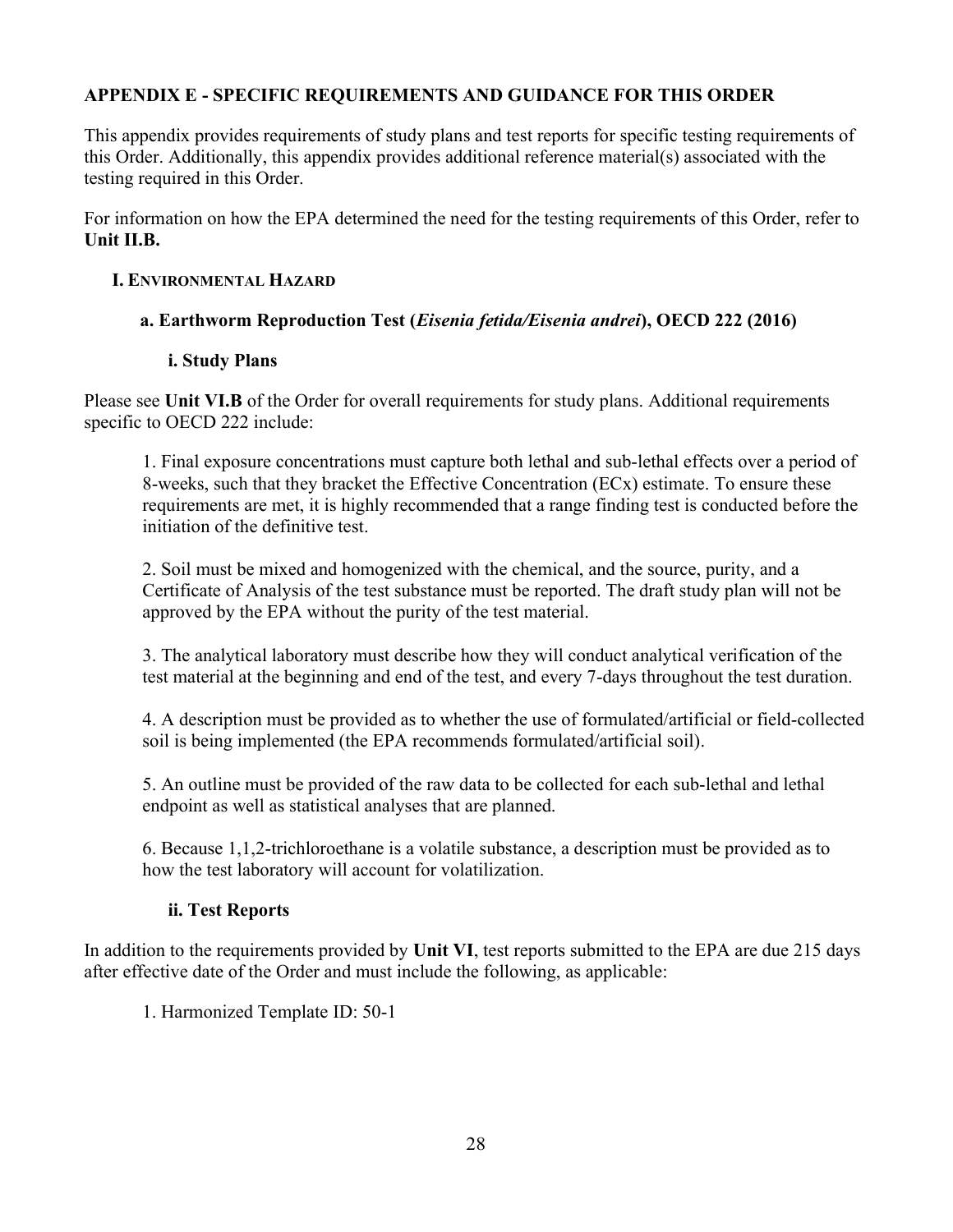2. Harmonized Template URL: https://www.oecd.org/ehs/templates/harmonised-templateseffects-on-biotic-systems.htm<sup>21</sup>

### iii. References

In addition to generally applicable references provided by Unit XI, the following is a list of references specific to this testing requirement:

1. OECD (Organisation for Economic Co-operation and Development). (2016). Test No. 222: Earthworm Reproduction Test (Eisenia fetida/Eisenia andrei). Paris, France: OECD Guidelines for the Testing of Chemicals, Section 2, OECD Publishing. https://doi.org/10.1787/9789264264496-en<sup>22</sup>

## b. Avian Reproduction Test (OCSPP 850.2300)

### i. Study Plans

Please see Unit VI.B of the Order for overall requirements for study plans. Additional requirements specific to OCSPP 850.2300 include:

1. An outline must be provided of the raw data to be collected for each sub-lethal and lethal endpoint as well as statistical analyses that are planned.

2. The study laboratory must describe how they will conduct analytical verification of the test material in the diet at the beginning, middle and end of the test to ensure exposure, and the source, purity, and a Certificate of Analysis of the test substance must be reported. The draft study plan will not be approved by the EPA without the purity of the test material.

3. A description should be provided as to how frequently the test diets will be mixed, to ensure for volatile substance that the concentrations are not reduced from initial concentrations by more than 20%.

4. The Northern bobwhite (*Colinus virginianus*) must be used instead of the mallard (*Anas*) platyrhynchos) or other test species recommended in the guideline, because it is less prone to regurgitation and easier to measure food consumption for this species.

## ii. Test Reports

In addition to the requirements provided by Unit VI, test reports submitted to the EPA are due 295 days after effective date of the Order and must include the following, as applicable:

1. Harmonized Template ID: 53

2. Harmonized Template URL: https://www.oecd.org/ehs/templates/harmonised-templateseffects-on-biotic-systems.htm $\frac{23}{2}$ 

<sup>21</sup> https://www.oecd.org/ehs/templates/harmonised-templates-effects-on-biotic-systems.htm

<sup>22</sup> https://doi.org/10.1787/9789264264496-en

<sup>&</sup>lt;sup>23</sup> https://www.oecd.org/ehs/templates/harmonised-templates-effects-on-biotic-systems.htm